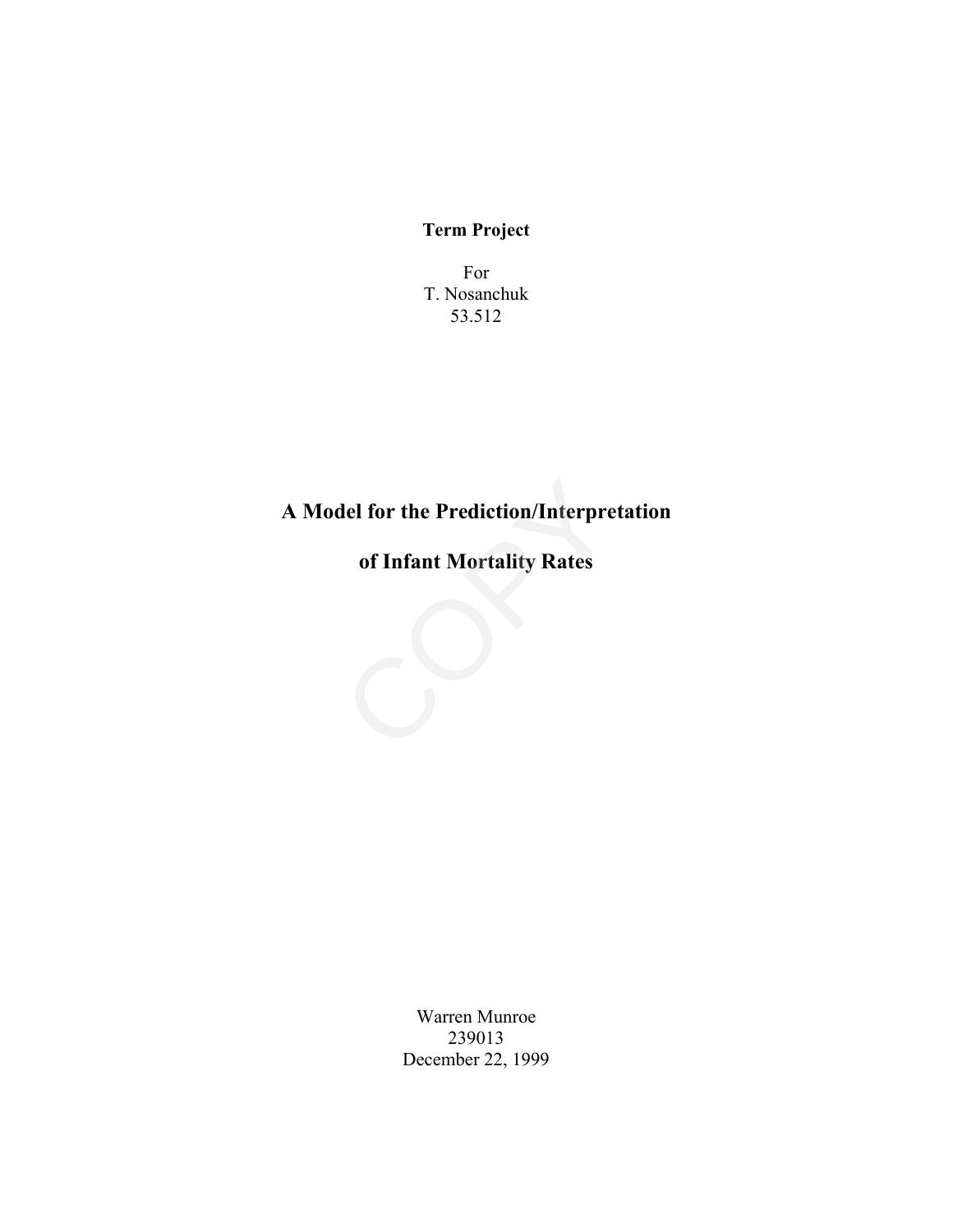# Table of Contents

Introduction Clarifying Causality of IMR Background

Method

Results and Analysis

IMR - Urbanity, Defense

Interaction term

Adding Agriculture

Adding Education

Proposed Model.

Dummy variables for region - categorical data Proposed Model.<br>
Dummy variables for region - categorical data<br>
Conclusion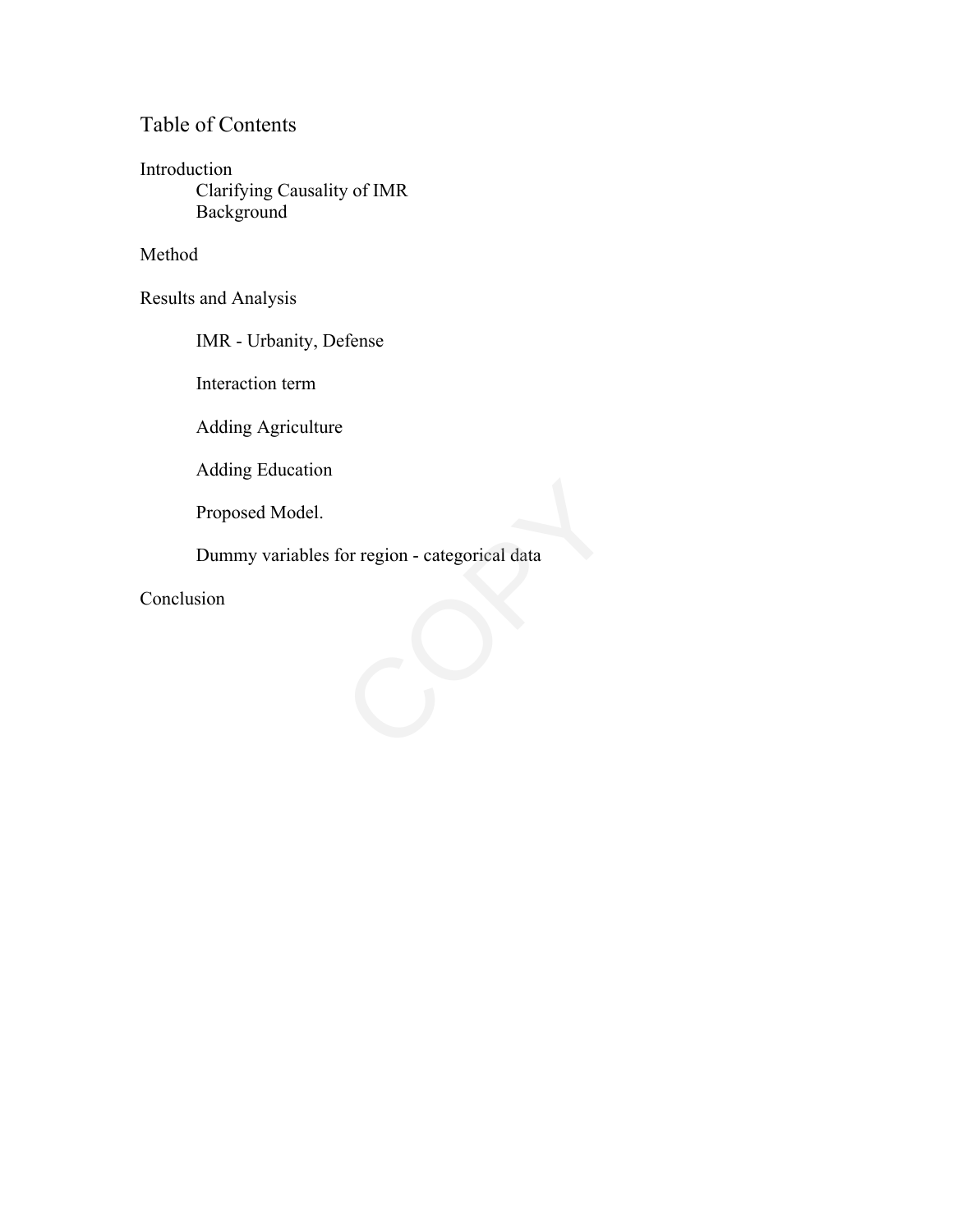#### Introduction

Why do so many more children die within the first year after birth in some countries and not in others? In order to become familiar with some of the factors which may influence the survival of infants it may be helpful to employ a framework. In this exploration, infant mortality rates (IMR) will be examined from two perspectives. Structural elements will be consider in tandem with societal priorities. Of course frameworks may include and exclude variables inappropriately, but they can help to quickly focus the inquiry towards important elements. As well, they can help weigh the level of specificity (or generality) of the indicators.

Structural elements considered here will be 'the percentage of people living in large cities' in a country as well as 'the percentage of the labor force involved in agriculture'. Increased urbanization is a general indicator of resource refinement and therefore value added to raw goods. The amount of labor involved in agriculture indicates the availability of people (or lack of) for service in other economies. The thinking here is that the more people involved in agriculture, the fewer there will be involved in wealth production and other activities such as health care. Within these variables are included distribution networks, systems for providing health care and other services. As well, other less physical aspects are important to consider such as techniques for the development of medicines and the commitment to care. as the percentage of the labor force in<br>a general indicator of resource refinem<br>amount of labor involved in agriculturack of) for service in other economies<br>ved in agriculture, the fewer there wil<br>ities such as health care

A commitment to care can be crudely examined by looking at societal priorities. Two variables which are readily accessible are levels of military expenditures and levels of education expenditures as a percentage of the GNP. Here we can begin to examine different orientations for different countries in relation to the general welfare of the inhabitants. Military spending may take money and resources away from health care services and increase IMR more directly through the disruption of health services, as well as indicate an increase in conflict. Education expenditure on the other hand may provide an opportunity to improve care by improving knowledge for the development of tools and techniques for both prevention and cure. Using these general indicators, regression analysis can further our understanding of the possible causes of infant mortality.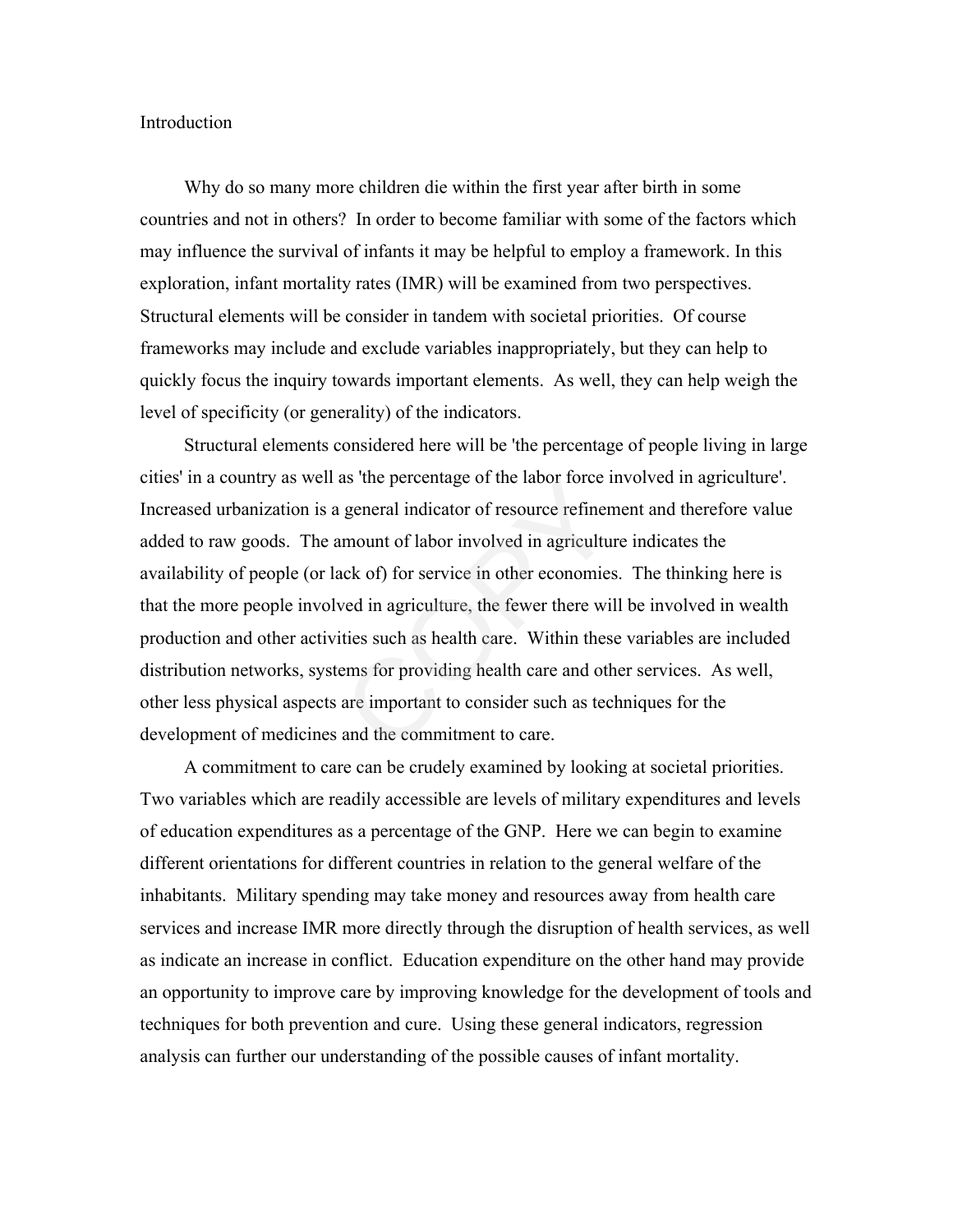# Methodology

Using these indicators, a series of steps have been followed in order to analysis the data more fully. They are:

#### PART I - IMR, DEFENSE, URBANITY

- Step 1. Regression IMR against Defense spending Scattergram - examine for linearity - transformation Calculate standardized residuals
- Step 2. Regression IMR against Urbanized population Scattergram - examine for linearity - transformation Calculate standardized residuals - Y'
- Step 3. Regression Urbanized population against Defense spending Scattergram - examine for linearity Calculate r and r2 Calculate standardized residuals - X2' Propose model
- Step 4. Regression Y' against X2' Calculate r, r2, F, t,  $\&$  p.
- Step 5. Regression IMR against Defense spending for low Urban population Scattergram - calculate beta (standardized slope)
- Step 6. Regression IMR against Defense spending for high Urban population Scattergram - examine for linearity - transformation Example 12<br>
ainst X2'<br>
8. & p.<br>
against Defense spending for low Urb<br>
alate beta (standardized slope)<br>
against Defense spending for high Urb<br>
inne for linearity - transformation<br>
we term.
- Step 7. Create multiplicitive term. R, R2
- PART II ADD AGRICULTURE
- Step 8. Partial correlation coefficient matrix
- Step 9. Agriculture against Urbanity test for colinearity (r, r2) interaction - IMR, Defense controlling low and high agriculture.

PART III - ADD EDUCATION

- Step 10. Scattergram of Defense and Education expenditures showing Agricultural labor
- Step 11. Multiple regression using Defense, Urbanity, X1X2, Education Calculate R, R2, F,t,p,b,beta.
- PART IV PROPOSED MODEL
- PART V Categorize countries by region with dummy variables.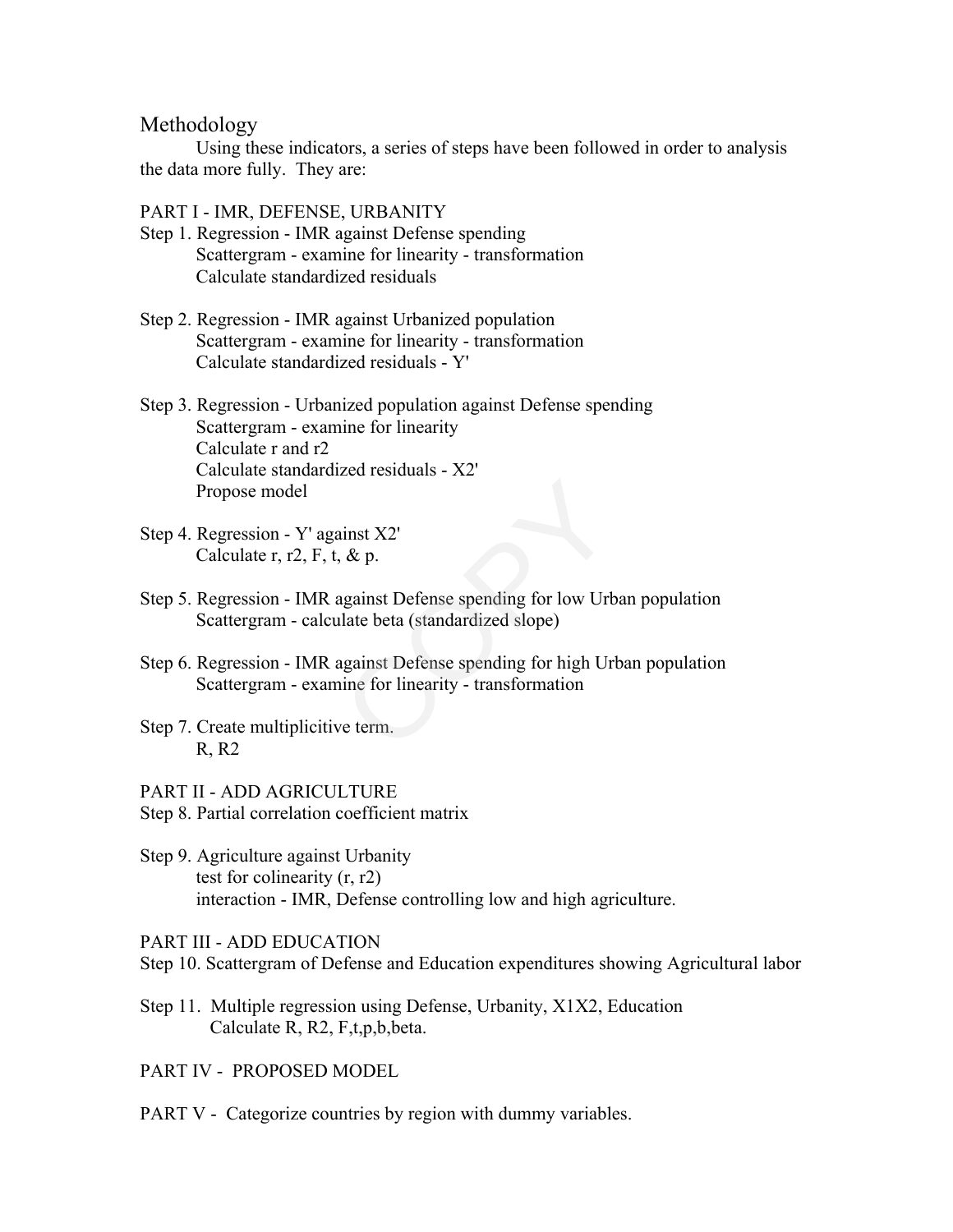Since an analysis using these steps would be cumbersome for a full data set of all the countries in the world, a random selection of a portion of the middle income countries is utilized. The data used is from the World Bank - World Development indicators, 1999. The indicators used are explained as follows: Infant Mortality Rate is the number of infants who die before reaching one year of age, 1,000 live births in a given year; Urbanization: the percent of the total population of a country living in cities; Military Expenditures: percent of central government expenditure; Labor involved in Agriculture: the percent of the total population of a country; and Education expenditure: percent of central government expenditure. A random selection of eighteen middle income countries (with a Gross Domestic Product from 3,001 to10,000 US dollars - 1996) was made resulting in the following table 1. For a more detailed explanation, refer to the World Develpoment Indicators and it's sources.

| Table 1. Eighteen randomly selected countries with Defense spending, |
|----------------------------------------------------------------------|
| Urban population and Infant Mortality.                               |

| elpoment indicators and it's sources. |                                                                  |         |        |                 |    |  |  |  |
|---------------------------------------|------------------------------------------------------------------|---------|--------|-----------------|----|--|--|--|
|                                       | Table 1. Eighteen randomly selected countries with Defense spone |         |        |                 |    |  |  |  |
|                                       | Urban population and Infant Mortality.                           |         |        |                 |    |  |  |  |
| Country                               | <b>IMR</b>                                                       | LaborAg | Ed     | Defense  %urban |    |  |  |  |
|                                       |                                                                  |         | expend |                 |    |  |  |  |
| Argentina                             | 22                                                               | 12      | 3.5    | 1.7             | 89 |  |  |  |
| <b>Bulgaria</b>                       | 18                                                               | 13      | 3.3    | 2.8             | 69 |  |  |  |
| Colombia                              | 24                                                               | 27      | 4.4    | 2.6             | 74 |  |  |  |
| Guatemala                             | 43                                                               | 52      | 1.7    | 1.3             | 40 |  |  |  |
| <b>Hungary</b>                        | 10                                                               | 15      | 4.7    | 1.5             | 66 |  |  |  |
| Indonesia                             | 47                                                               | 55      | 1.4    | 1.8             | 37 |  |  |  |
| Latvia                                | 15                                                               | 16      | 6.5    | 0.9             | 73 |  |  |  |
| Lithuania                             | 10                                                               | 18      | 5.6    | 0.5             | 73 |  |  |  |
| Mexico                                | 31                                                               | 28      | 4.9    | 1               | 74 |  |  |  |
| Morocco                               | 51                                                               | 45      | 5.3    | 4.3             | 53 |  |  |  |
| Pakistan                              | 95                                                               | 52      | 3      | 6.1             | 35 |  |  |  |
| Paraguay                              | 23                                                               | 39      | 3.9    | 1.4             | 54 |  |  |  |
| Romania                               | 22                                                               | 24      | 3.6    | 2.5             | 57 |  |  |  |
| South Africa                          | 48                                                               | 14      | 7.9    | 2.2             | 50 |  |  |  |
| Syria                                 | 31                                                               | 33      | 4.2    | 7.2             | 53 |  |  |  |
| Tunisia                               | 30                                                               | 28      | 6.7    | $\overline{2}$  | 63 |  |  |  |
| <b>Turkey</b>                         | 40                                                               | 53      | 2.2    | 4               | 72 |  |  |  |
| Ukraine                               | 14                                                               | 20      | 7.2    | 2.9             | 71 |  |  |  |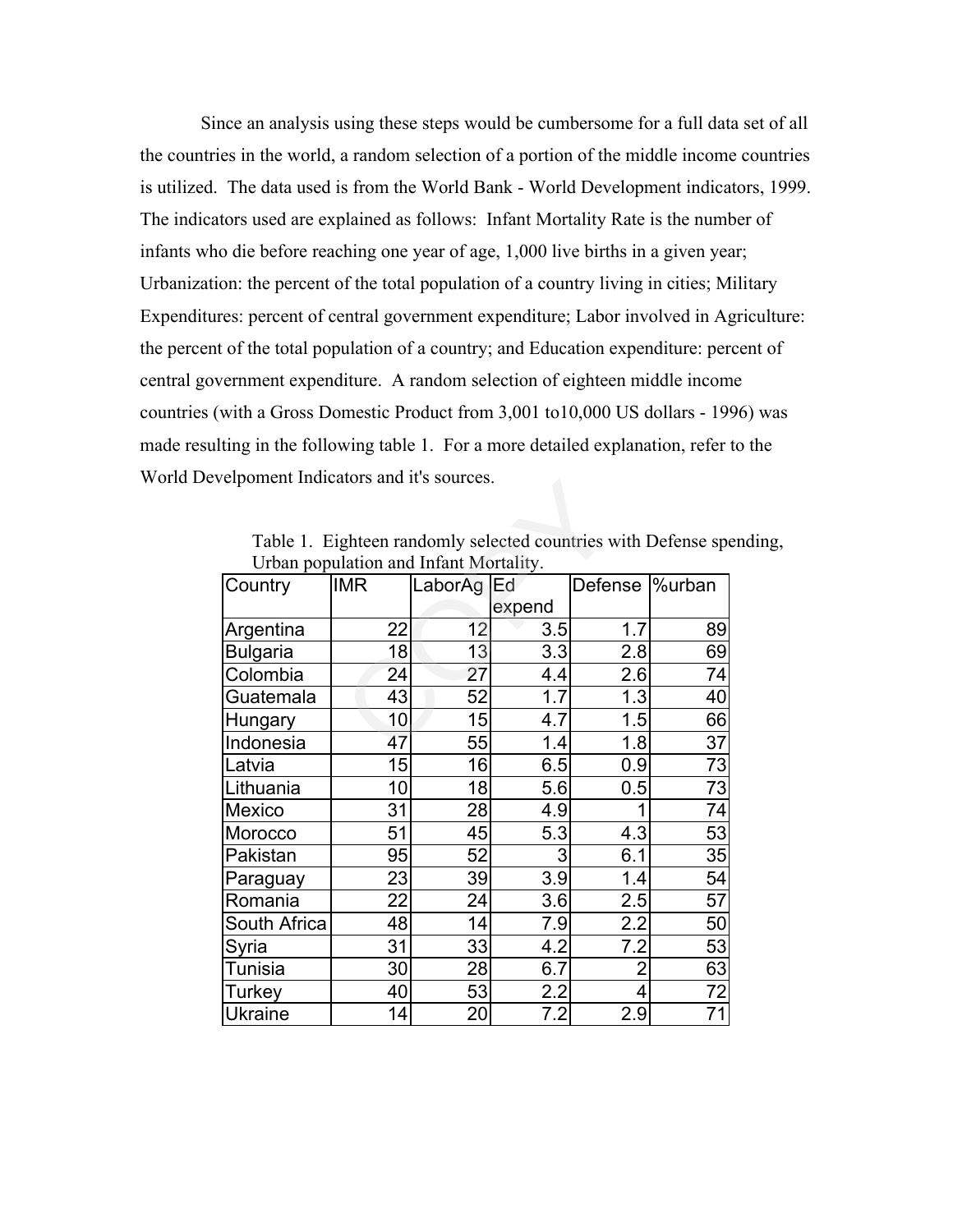Part I. IMR(Y) against Urbanity  $(X1)$  & Defense Spending  $(X2)$ 

In order to check for linearity quickly, scatterplots of each of the independent variables (Defense spending and Percentage of the Total Population living in cities of 1,000,000 people or more) were run against IMR. In each case, there was a slight slope in the graph. The values were then squared and then logged (log 10) and run in new scatterplots. But the transformation did very little to change the graph. In each case the residuals were standardized and placed in scatterplots and compared again. The transformations did nothing to improve the interpretability of the data suggesting that the slope is very slight and therefore the raw data is used.



Figure 1. Scatterplot of Urban population  $(X)$  against IMR  $(Y)$ 

Looking more closely at the distribution of the data, it appears as though there is a wide range of IMR around the seventy five to eighty percent marks for Urbanized Population. Some countries have a very low IMR with a relatively high urban population while others have a much higher IMR. But there is an overall oval shape, with the exception of Pakistan as noted in the graph. The regression equation here is  $Y = 91.5$ . .97 X with an r squared of .50. For this sample then, every percent increase in urban population see a drop in infant mortality by almost one unit. This approach begins to break open the garbage can variable, wealth. Wealth product increases with cities since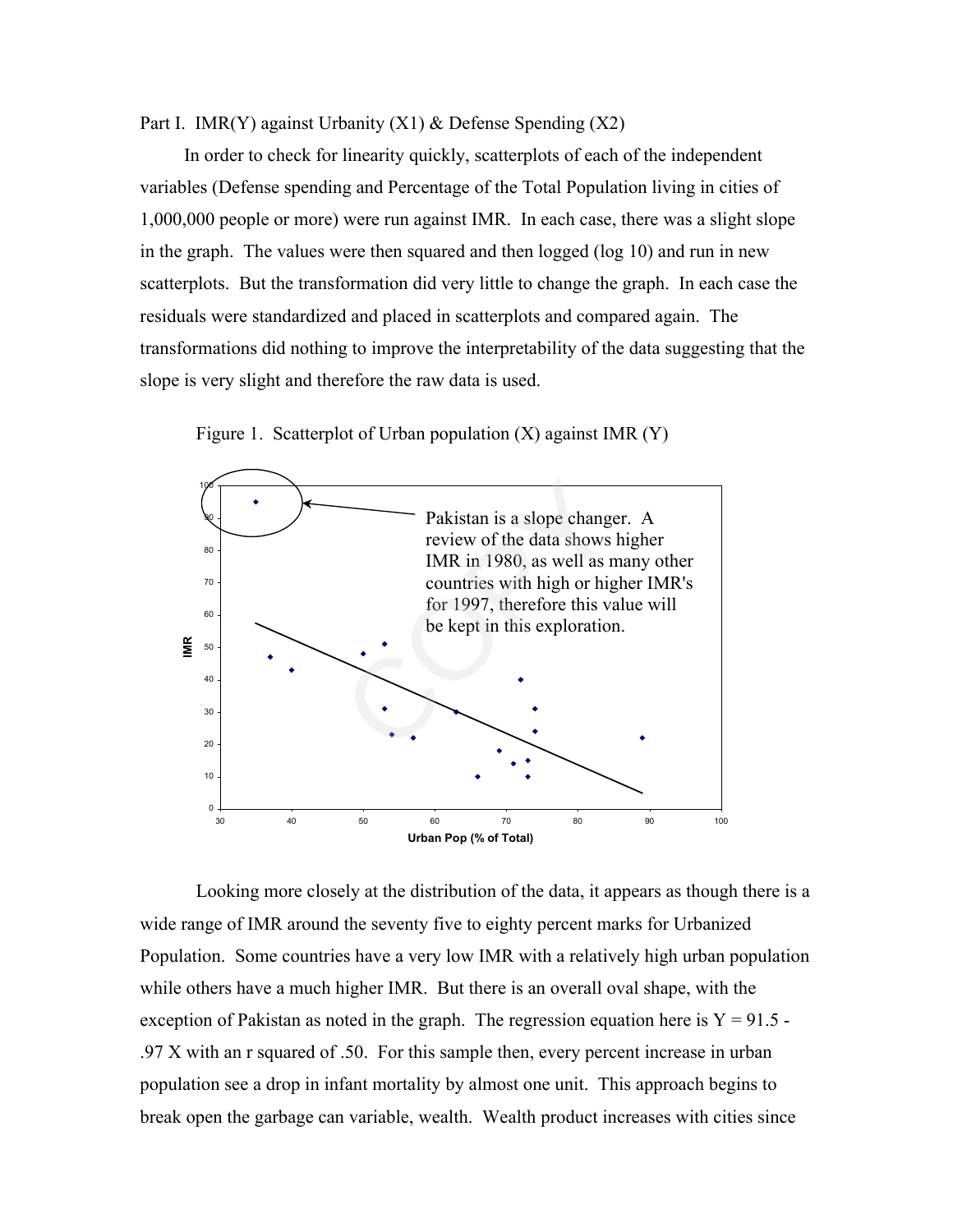cities often are engaged in refinement of raw resources. Cities also tend to have distribution systems for the provision of services which meet basic necessities and additional medical care. Distribution systems into rural settings are by definition less extensive. But Urbanization only explains 50% of the variation in IMR and therefore it is only a small part of the provision of health care.

In any country, whether highly urbanized or not, choices can be made regarding how revenues (or borrowed capital ) may be spent. People may choose to allocate money and human resources in very different directions. A countries peoples choice may affect the citizens immediate welfare. For example, priorities may be for education on one hand or military spending on the other. High military expenditures would divert resources from the health care of the general population while also possibly indicating armed conflict, neither of which are good for the reduction of Infant mortality. Yet not all countries are so engaged and therefore we should see an adequate amount of variation to make it comparable to IMR.



Figure 2. Defense spending (X) Against IMR (Y)

Here again, there are high leverage points which may change the intercept as well as the r squared. But they are roughly equidistant on either side of the line, and the line seems to emanate from the tilted watermelon of the other points outward between the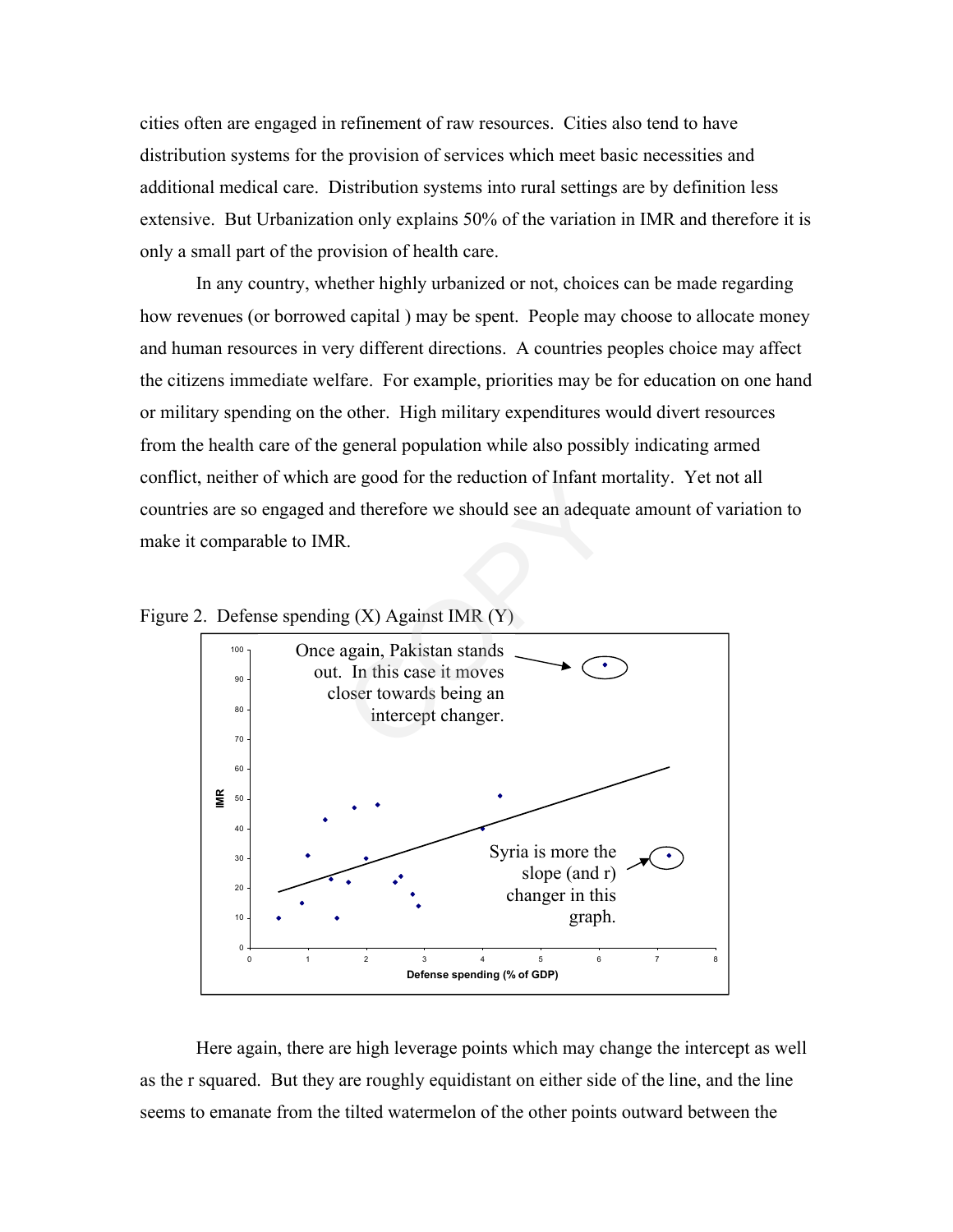points in question. The regression equation here is  $Y = 15.7 + 6.3$  X with an r squared of .30. In this case, there is a positive relationship between IMR and defense spending. Interestingly, the regression equation suggests that the IMR will be no higher than 15.7 per one thousand when defense spending is reduced to zero. As well, IMR goes up by 6.3 for every extra percent of GNP increase in military spending.

Now it would be interesting to see how these variables work together in explaining the variation in infant mortality. In order to explore possible relationships and consider causal models, partial correlations and partial regressions will be used, controling the examination of the variables directly and explicitly.

As such, IMR is first compared with Urban population and Defense spending. We have the opportunity to look at IMR without the influences of urbanization. In this way, all countries can be regarded as having the same amount of people in cities in order to see other potential influences. It is important therefore to remove any possible influence urbanization may have on defense spending. As well, a visual examination of these variables in a scattergram shows that there is very little curviness. egarded as naving the same amount of<br>ences. It is important therefore to ren<br>y have on defense spending. As well,<br>gram shows that there is very little cu<br>opulation Against Defense Spending



Figure 3. Urban Population Against Defense Spending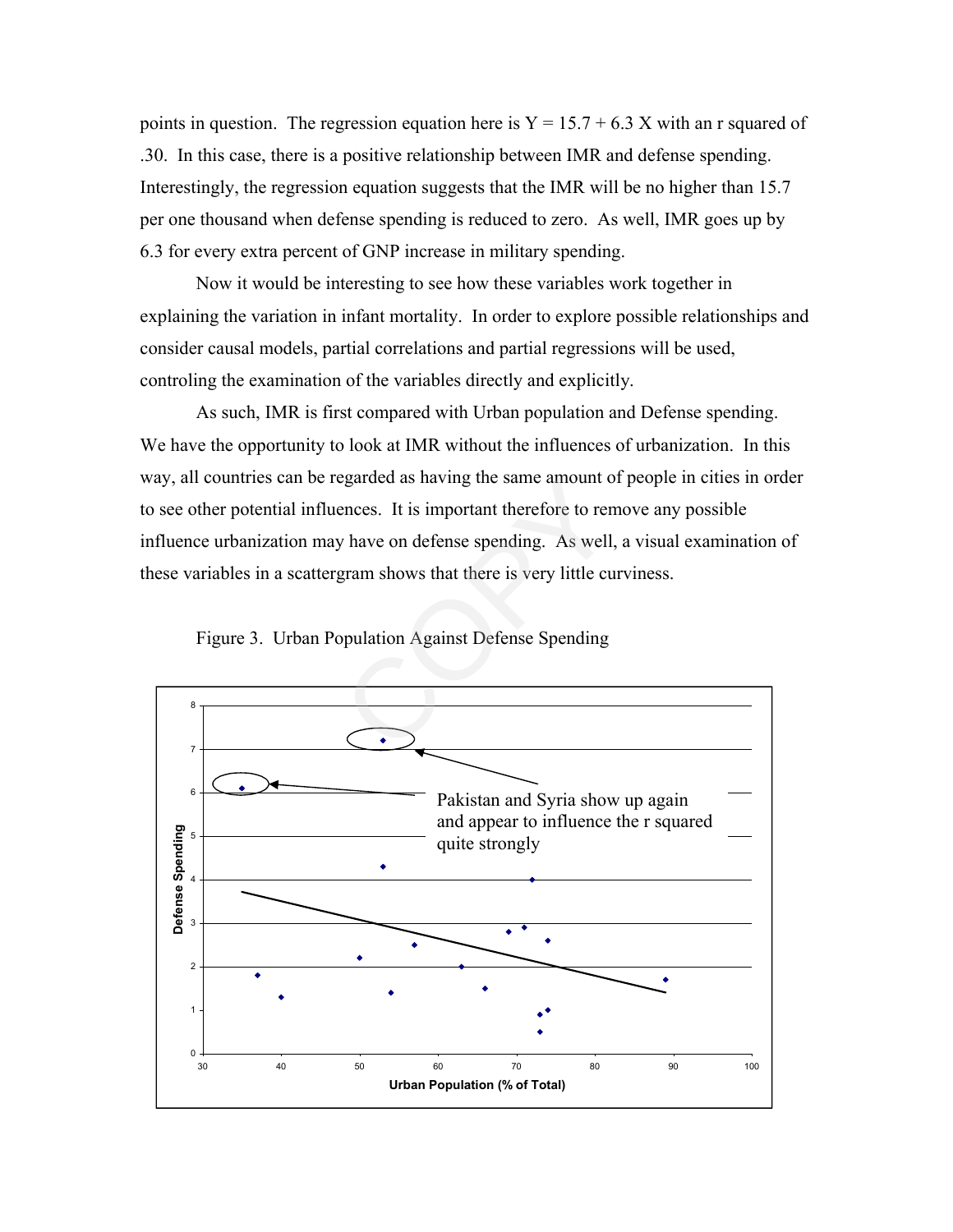The slope indicates that there is a negative relationship between defense spending and urban population. Again Syria and Pakistan are high leverage points. A review of the population data set shows that there are many other examples of high defense spending and low urban population so in this exploration they will still be kept. Nonetheless, they are beginning to bring the whole equation into doubt. The regression equation for these variables is  $Y = 5.2 - 0.04X$ . According to this equation, defense spending would be 5.2 percent of GNP if there were no urban population. Also defense spending drops marginally, less then half a percent, for every unit increase in urban population. The r squared is very low though, where urban population explains only 13 percent of the variance in defense spending.

In order to see how defense spending may influence IMR, both IMR and defense without the influence of urbanity will be regressed together,  $Y' = a + bX^2$ . The equation turns out to be  $Y' = 0 + 3.89X^2$ , and the r squared is .2. So with the influence of urbanization removed, defense spending explains approximately twenty percent of the variation in IMR. The slope value could be rounded up of course, but isn't because it will prove to be a very valuable check when a multiple correlation is run later. It would be interesting to see the results of a regression of this kind using a larger sample size including countries in other income categories. It is also helpful to consider the definitions used and the particular circumstances of the countries considered. For example Urbanity may focus on countries with a few large cities rather then many small ones and Defense spending may be Offense Spending. From ty will be regressed together,  $\chi^2$ <br>89 $X^2$ , and the r squared is .2. So with<br>ense spending explains approximately<br>pe value could be rounded up of course<br>encek when a multiple correlation is<br>ts of a regression of t

Now that some exploration has indicated that there may be a relationship between the variables, a test of significance can be utilized. First though, it is important that the assumptions of a regression be checked. This can be done (though roughly) by looking at the scattergram of the first order correlation of IMR and defense spending with urbanity held constant (Figure 4).

Though the shape of the points of the matched pairs is rather oval, there are two high leverage points. Indeed, Syria is a high leverage point which pulls down the r squared as it has high defense spending with a much lower than expected infant mortality. As for the bulk of the other points (excluding Pakistan), they do very much make up a fairly even oval shape with no other discernable features between high and low x and y values then to suggest that defense spending does explain some of the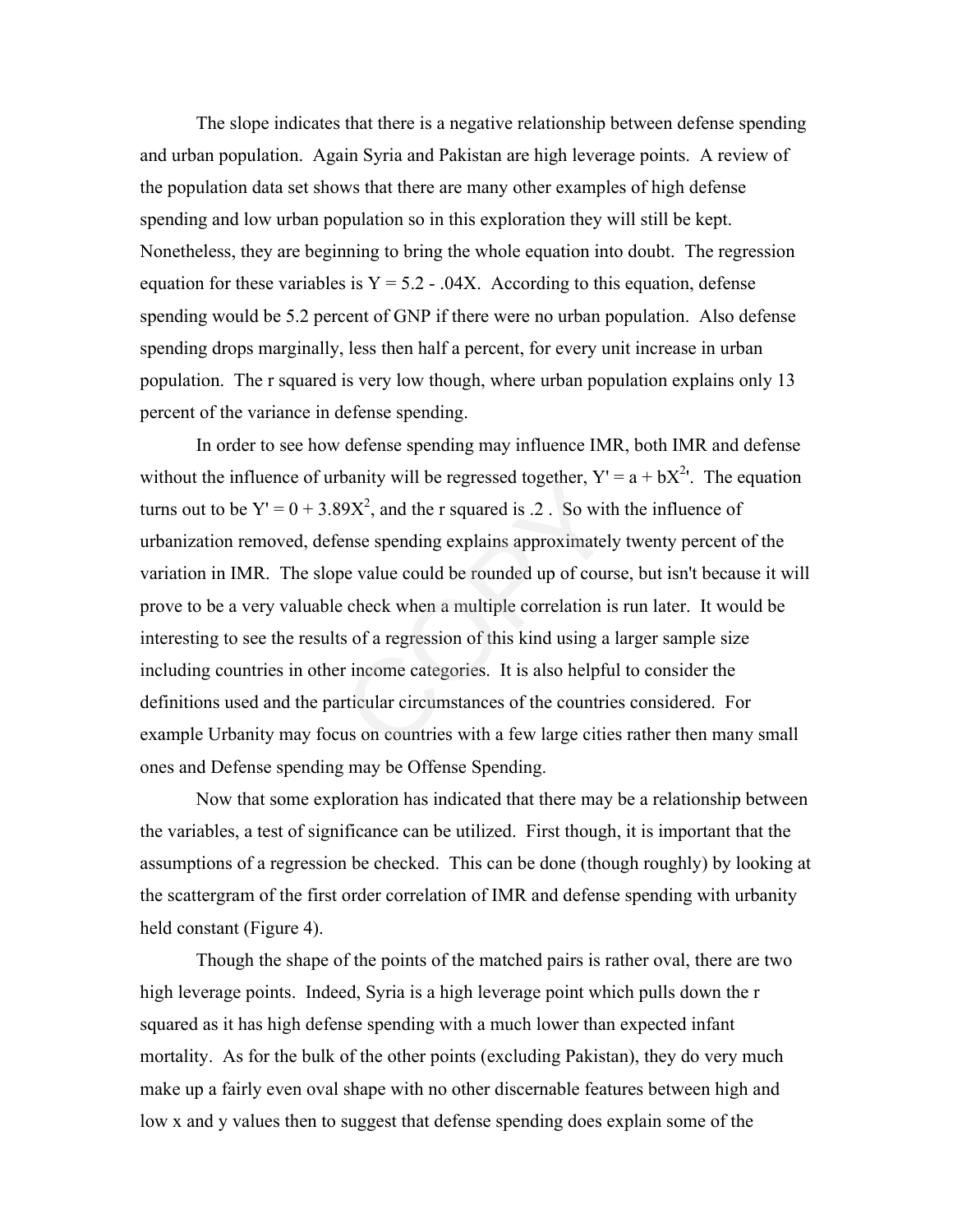variance in IMR with urban held constant. But when above average defense spending includes the Syria and Pakistan, the relationship with IMR appears to be reduced, since the shape of these points together is largely round with a strong dip in towards Pakistan and back down to Syria; more of an inverse U shape. Nonetheless, the strong showing from defense spending suggests that how a country spends it's money is as important as how much money it has to spend. Defense spending may indicate reduced access to health care, as well as, increased deaths due to conflict.





Since the points are fairly well behaved, a confirmatory test can be run and a calculated t score can be generated. The r (partial correlation) can be easily calculated by hand and is written out below. The r values can be found in the regression tables generated along with the scattergrams. But they can also be easily generated simply as partial correlation in most computer statistics packages.

|  |  | Table 2. Partial Correlation |
|--|--|------------------------------|
|--|--|------------------------------|

|         | <b>IMR</b> | <b>IDefense</b> | <b></b> <sup>%</sup> urban |
|---------|------------|-----------------|----------------------------|
| IIMR.   |            |                 |                            |
| Defense | 0.547545   |                 |                            |
| l%urban | $-0.70394$ | $-0.3546$       |                            |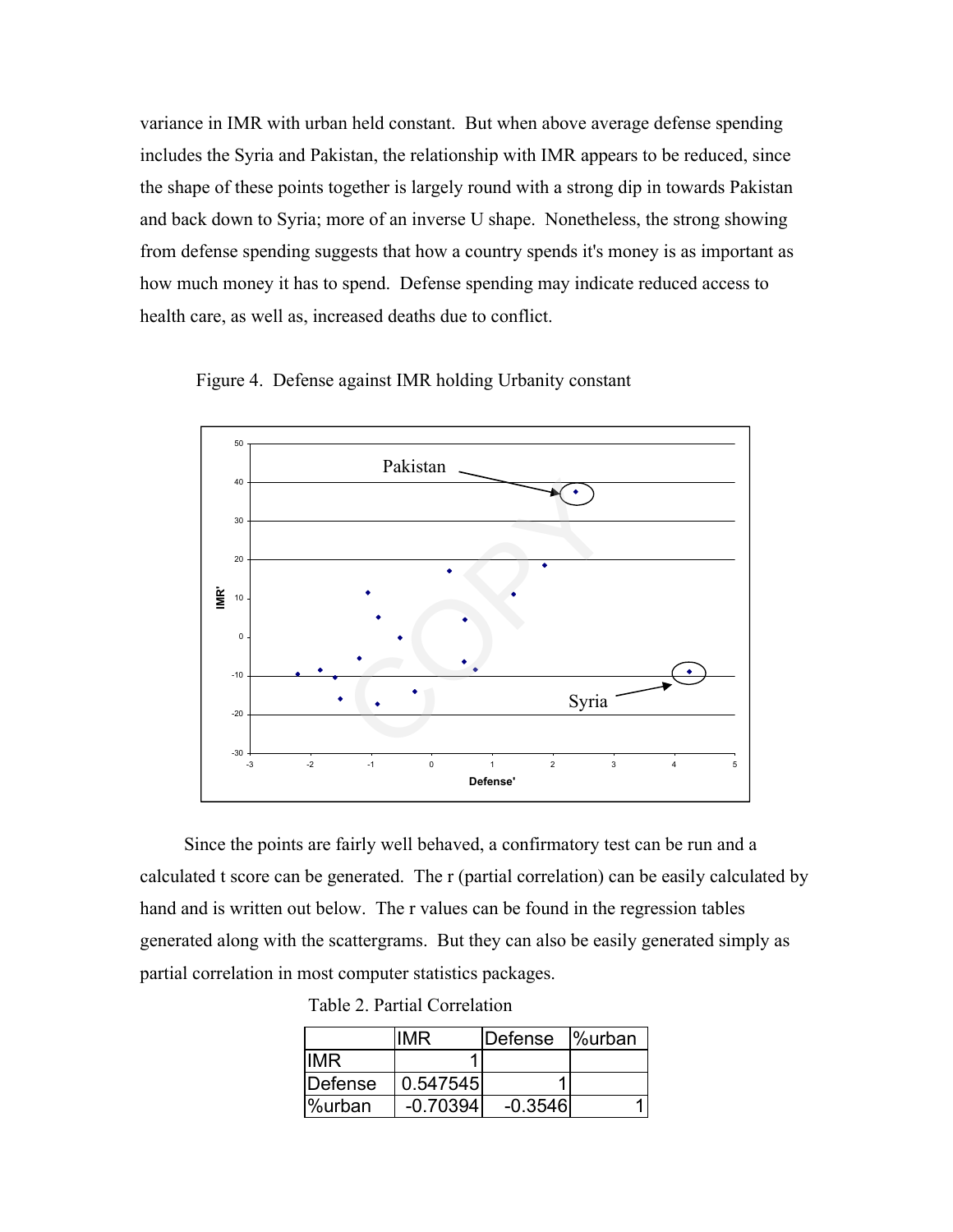The formula is as follows:

Partial correlation = 
$$
rx2y .x1 = r x_2y - (rx2x1)(ryx1)
$$
 OR  
\n
$$
Str of 1-r2x_2x_1 \text{ sqrt of } 1-r2y x_1
$$
\n
$$
\underline{.55 - (-.35) (.70)} = \underline{.305} = .45
$$
\n
$$
\text{sqrt of } 1-.35^2 \text{ sqrt of } 1-.70^2
$$
\n
$$
.669
$$

And to get an F statistic (to see if there is a relationship between the independent variable and the dependant) the following formula can be used: (three degrees of freedom have been used since one of the variables was held constant - urbanity is involved but not seen here)

$$
F1, n-3 = r2x2yx1
$$
 or

$$
F1,15 = \underline{.20} \quad (15) = 3.77
$$
  

$$
1-.20
$$

Since the critical value for F with 1 and 15 degrees of freedom is 4.5 allowing for five percent error, and the calculated F value is closer to 0 then the null hypothesis must be accepted that there is no linear effect of defense on infant mortality.

With the urbanity variable held constant, the influence of defense spending does drop somewhat, from 30% to 20%. Though the influence of defense spending is reduced by controlling for urbanity, it has not disappeared. The partial correlation suggests that an increase in the percentage of a countries population living in large cities contributes to a reduction in IMR as well as defense spending with all other things remaining equal. A diagram can be drawn which indicates the relationship derived from the partial correlation (Figure 5).  $\angle 20$  (15) = 3.//<br>1-.20<br>alue for F with 1 and 15 degrees of free calculated F value is closer to 0 then<br>5 linear effect of defense on infant mo<br>variable held constant, the influence of defense on to 20%. Though the infl

Figure 5.

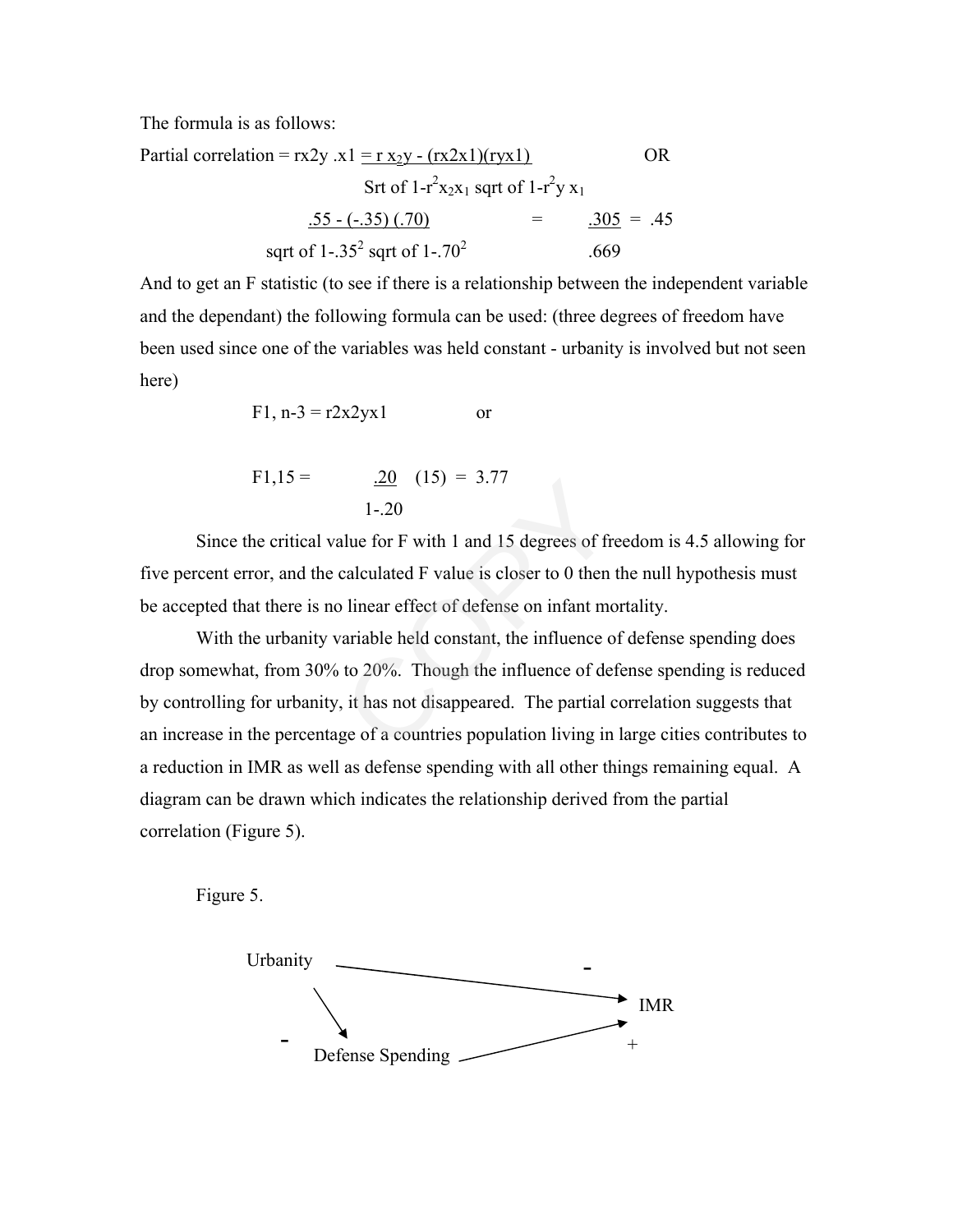Now that a causal model has been proposed suggesting various relationships between the variables, a test can be run which holds each independent variable constant while the other is tested against the dependant. In this case, a regression will be run between urbanity and IMR (without the influence of defense spending) and this relationship will be added to the previous linear equation. The equation reads:

 $IMR = 71 - .805868 X1 + 3.893615 X2$ 

where  $b1$  = the change in Y per unit change in X1 with X2 held constant and  $b2$  = the change in Y per unit change in X2 with X1 held constant

Therefore, when defense is held constant, urbanity has a negative relationship with IMR, but when Urbanity is held constant defense spending has a positive relationship with IMR. These values have little meaning otherwise since they are generated relative to scale and strength of each variable towards Y. But there is at least one real value which provides an important check with the first equation where a variable was directly and explicitly controlled. The value for the slope of X2 in the equation above should be the same as that for defense when urbanity was held constant...and it is.<sup>1</sup>

Instead of using values which have little meaning, it is helpful to generate a linear equation using values which at least relate to one another, which can be done easily by calculating standardized residuals. These values will provide a more meaningful estimate of the relationship between the independent variables (with the influence of each removed) and Y. Though the values are generated using a formula similar to a partial correlation, it is important to remember that they can range beyond  $-1$  to  $+1$ . As well, since standardized residuals are used the value of Y where X is zero will have to be zero also. The multiple regression provides the following results: and strength of each variable towards<br>ides an important check with the first<br>controlled. The value for the slope o<br>as that for defense when urbanity was<br>lues which have little meaning, it is h<br>ch at least relate to one ano

#### $Y = -.583097 + .340779$

### With t scores of -3.326 and 1.944

Here we see once again that urbanity has a negative relationship with IMR, while defense spending is held constant. On the other hand defense spending has a positive relationship with urbanity held constant. As well, it becomes more apparent that urbanity has a little less than twice the effect that defense spending has, but in the opposite direction. The amount of the variance explained by both of the variables is nearly sixty

 $\overline{a}$ 

<sup>&</sup>lt;sup>1</sup> Indeed, these were not the same and an error was found by seeing a difference in these values.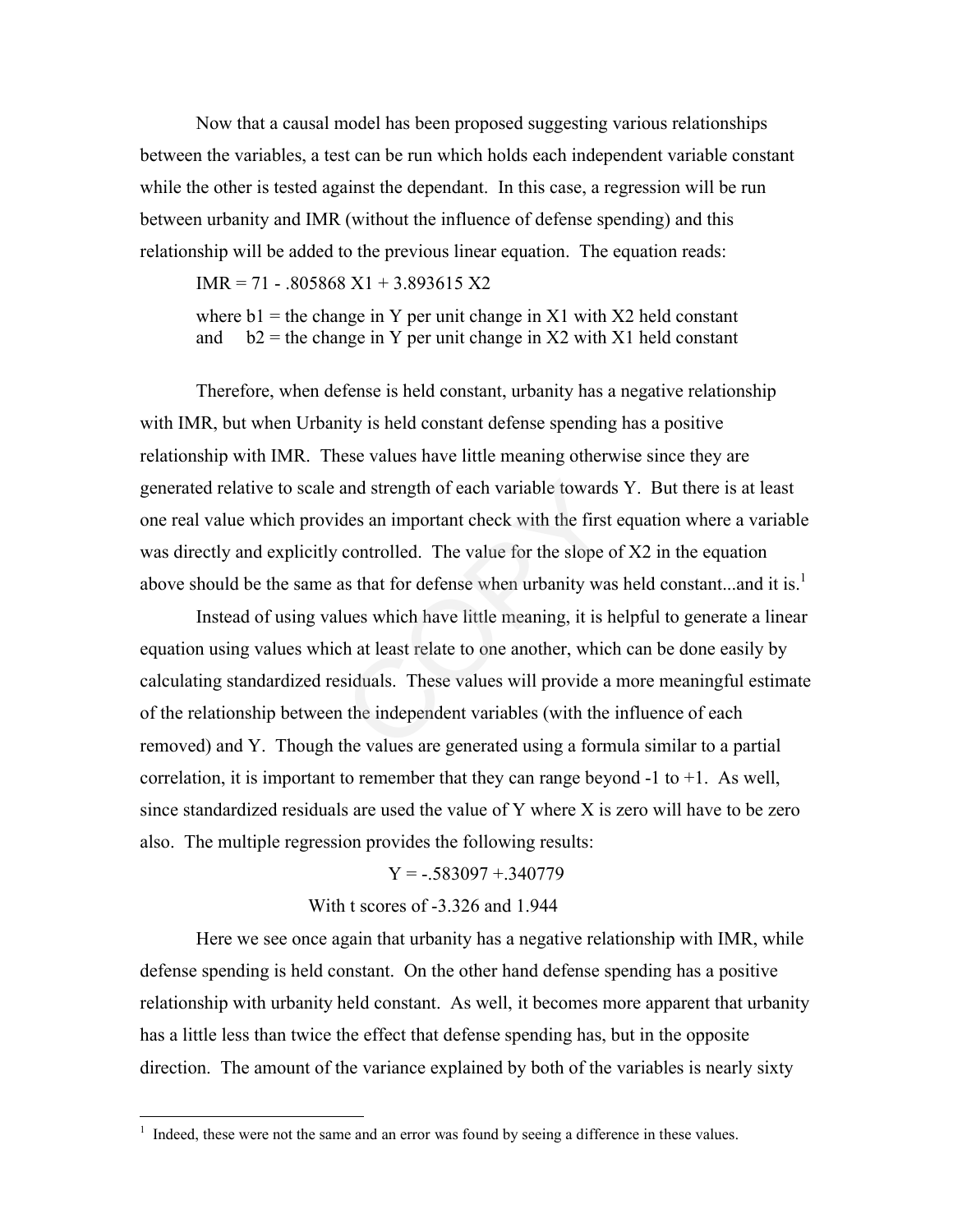percent. The high t-scores suggest that each of them has a linear effect on IMR. How well does the observation fit the predicted Y? Urbanity explained 50 percent while Defense spending explained 30 percent of the variation in IMR. Together they explain 60 percent of IMR. Since the independent variables are also related to each other, defense spending only adds ten percent to the explanation. To test to see if the two independent variable have a linear effect on IMR, a test for significance can be run. The null hypothesis would read 'that X1 and X2 have no linear effect on IMR'. The F statistic is calculated as follows:

$$
F2,15 = \underline{.59705} \quad (\underline{15}) = 11.1127
$$
  
.40295 2

If the  $\mathbb{R}^2$  for this sample size gives a F statistic above the critical value of 3.7 for a confidence level of .05 (one tailed test) then the null hypothesis, that there is no linear effect on Y can be rejected. It is important when referring to the F statistic that the basic assumptions of normality were meet before generating a correlation coefficient. This can be very roughly checked by looking at the plot of a regression while one of the variables is controlled. In this way, the points on the graph can be checked for their overall shape as well as for any difference in slope. The shape should be oval and the slope should not vary if there is no difference between values of the variable which is held constant. In this case, since low versus high amounts of defense spending may have a very different effect on IMR, this variable will be controlled. It should be noted though, that either variable can be controlled to see if there are non-additive relationships. Plotting the points in this manner can prove beneficial when looking for interaction effects (where the values in one variable have a varied effect on values in another variable). In other words, does the linear effect of Urbanity on IMR change between low defense spending and high defense spending countries? First though a look at the shape shows that the values are within a roughly oval shape. In order to check for interaction effects a line is fit to each graph and compared (see Figure 6). mple size gives a F statistic above the<br>he tailed test) then the null hypothesis.<br>I. It is important when referring to the<br>were meet before generating a correla<br>y looking at the plot of a regression w<br>the points on the gra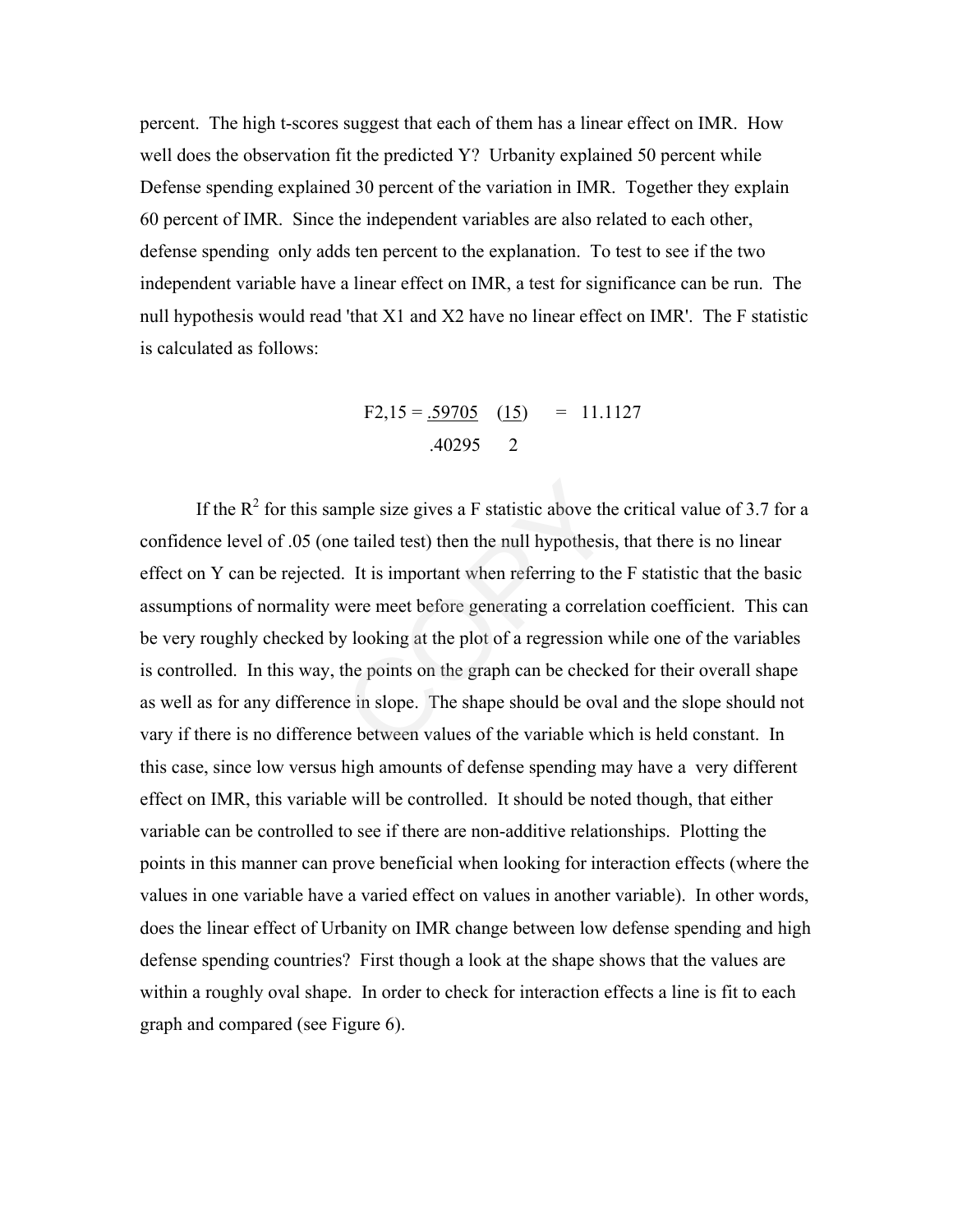

Figure 6. Urbanity (Y) against IMR (X) for low defense spending countries

Figure 7. Urbanity (Y) against IMR (X) for high defense spending countries



The slope between Urban population and IMR is very different, indicating an interaction effect. Where defense spending is high, the slope is -1.558, almost three times greater than that for low spending at -0.557. To treat this non-additivity, a new variable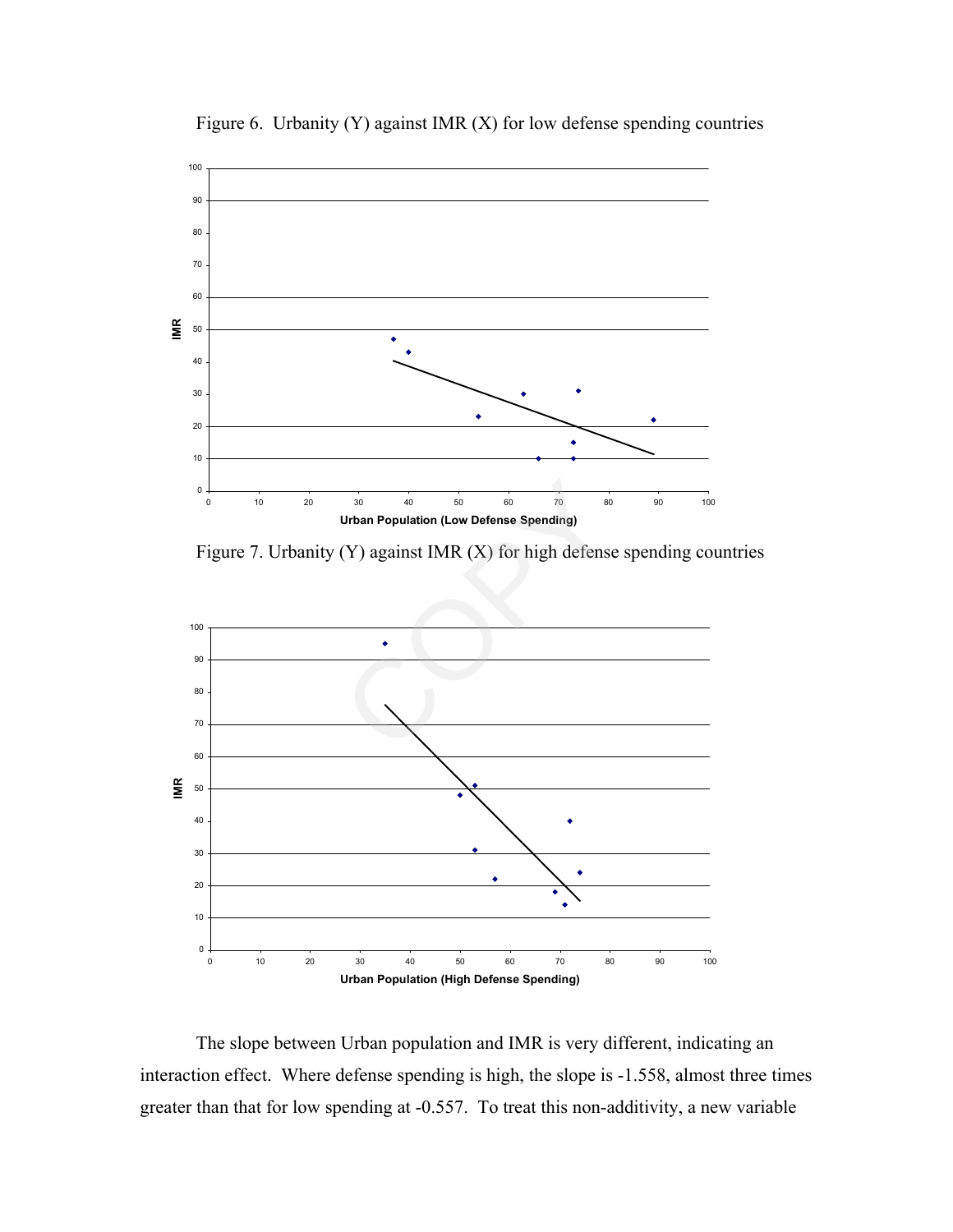can be created and added to the regression equation. The interaction can be made to fit to the comparison values. Therefore, to make this new variable, X1 and X2 can be multiplied together (see Appendix A). As such, this interaction term can act as a new predictor variable. The addition of this term results in the following equation when the standardized residuals are compared:

> $Y = -.1572 X1 + 1.5048 X2 -1.1239 X1X2$  with a R<sup>2</sup> of .67544 and t scores of .555 2.302 -1.839

In this multiple regression equation, the slopes for X1 and X2 have changed considerably with urbanity losing most of its significance to the interaction term. The Urbanity t-score is also low. The  $X1X2$  term has a negative relationship with IMR. The addition of the new term has increased the  $R^2$  by almost eight percent to .67544 from .59705 suggesting that it has added significantly to the explanation of variance in IMR. Urbanity has dropped to one tenth the effect of that exerted by defense spending when it had been nearly twice as important previously. The beta values can be outside the -1 to +1 range and in this case both the interaction term and defense hold about as much weight, but in opposite directions. A closer look at the drop in urbanity shows that the p value (significant t) has risen to 60 % chance of making a type one error in saying that this variable effects the dependant when is does not. To see if the overall equation results have something to say about the variation in IMR, a test of significance can be run. This time the F cal must be for 3 and 18 - 3 - 1 degrees of freedom and therefore, above a F critical of 3.3. With an  $R^2$  of .67544 (don't round this to .68 yet) the results are 9.7, well above the critical level and therefore the null hypothesis can be rejected; these variables do have an effect on IMR with very little chance of making a type one error (.001). w. The  $X1X2$  term has a negative related as increased the  $R^2$  by almost eight postal as added significantly to the explanat me tenth the effect of that exerted by demportant previously. The beta values both the interac

### PART II. ADDING AGRICULTURE

Urbanity does help explain some of the variance in IMR and the claim here is that it addresses some of the structural components in health care. To broaden this inquiry another wealth creation and distribution indicator can be added, namely, the percentage of the labor force involved in agriculture. The problem with including this variable though is that it is likely the same measure as urban population only the exact opposite;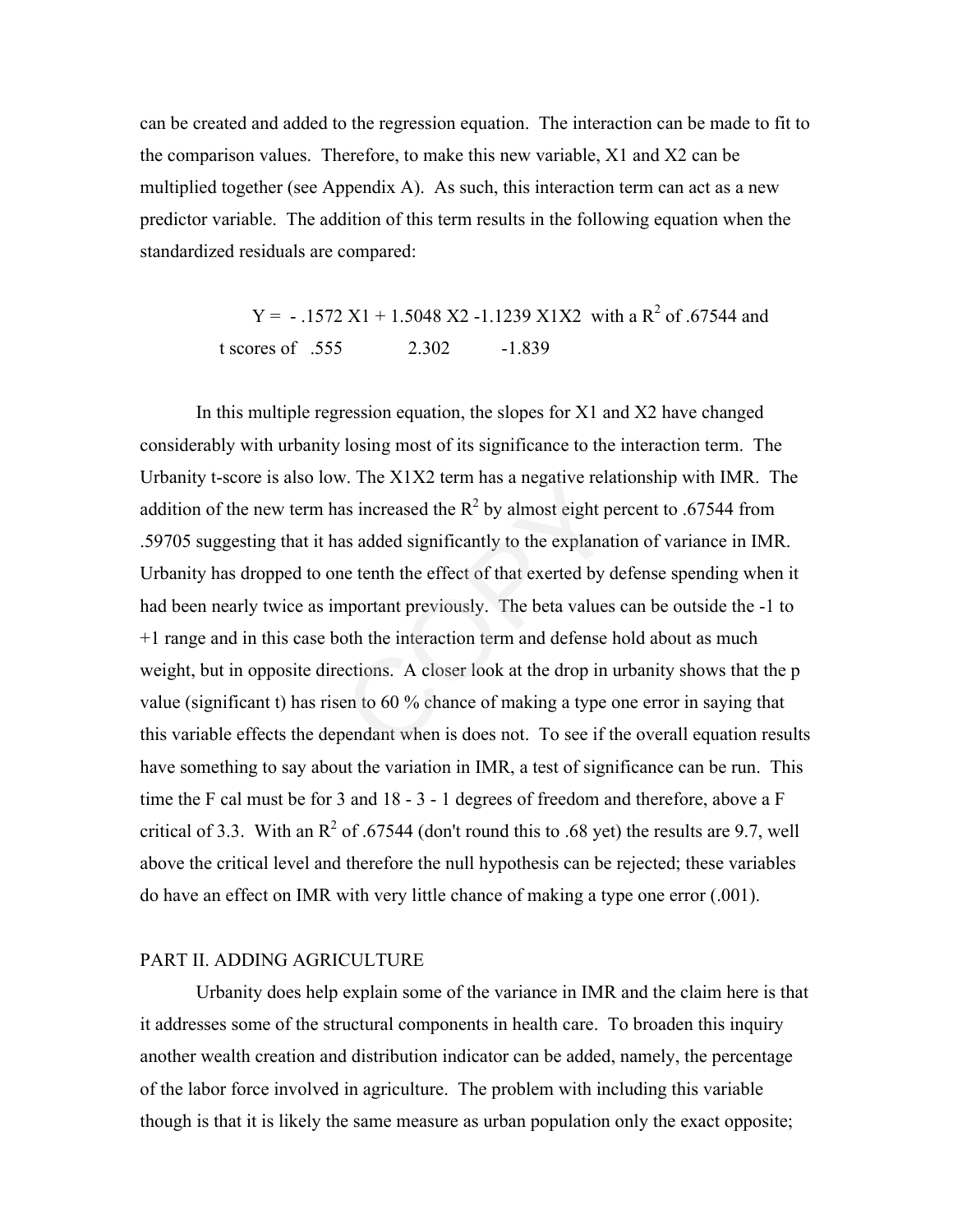one may assume that as urban population rises, agrarian population drops. Therefore, a partial correlation matrix can be generated to examine these variables more closely. In particular, the potential for co-linearity between agriculture and urbanity can be checked.

|            | <b>IMR</b> |           | Labor Ag Ed expend Defense Murban |        |                  |
|------------|------------|-----------|-----------------------------------|--------|------------------|
| <b>IMR</b> | 1.0000     |           |                                   |        |                  |
| LaborAg    | 0.6823     | 1.0000    |                                   |        |                  |
| Ed expend  | $-0.3015$  | $-0.6309$ | 1.0000                            |        |                  |
| Defense    | 0.5475     | 0.3752    | $-0.1656$                         | 1.0000 |                  |
| %urban     | $-0.7039$  | $-0.6674$ | 0.3203                            |        | $-0.3546$ 1.0000 |

Table 3. Partial Correlation co-efficient matrix

The r for Labor involved in Agriculture and % urban is high at -.6674. Therefore, before Labor Ag is added to the multiple regression it will be regressed against IMR' with the linear effects of urbanity removed. The formula is as follows:

r ag&imr . urb =  $.6823 - (-.6674) (-.7039)$ sqrt of 1- - .6674<sup>2</sup>  $*$  sqrt of 1- -.7039<sup>2</sup>  $=$  .21251714  $=$  .4017 .528938419 to the multiple regression it will be re<br>ty removed. The formula is as follow<br> $\frac{.6823 - (-.6674) (-.7039)}{.911}$ <br>qrt of 1--.6674<sup>2</sup> \* sqrt of 1--.7039<sup>2</sup><br> $\frac{.21251714}{.528938419}$  = .4017

The relationship drops nearly thirty percent from 0.6823 to 0.4017 when the influence of urbanity is removed from both IMR and agriculture. The F stat is easily calculated to be very near an r of 0 at .1924, therefore the null hypothesis that there is no linear effect can not be safely rejected. This first order relation between agriculture and IMR, though reduced is not removed. It is tempting to put agriculture in the multiple regression, but the standardized residuals of agriculture against IMR, and the standardized residuals of urbanity should be regressed. This approach will examine the similarity in that which is not explained by either variable. If there is a correlation then labor should not be included, though it can still be referred to. This results in a correlation r of just under .7 which is indeed very high.

Another check can be of the scattergram of Urbanity against Agriculture which shows the relationship graphically. Indeed there appears to be a fairly good correlation.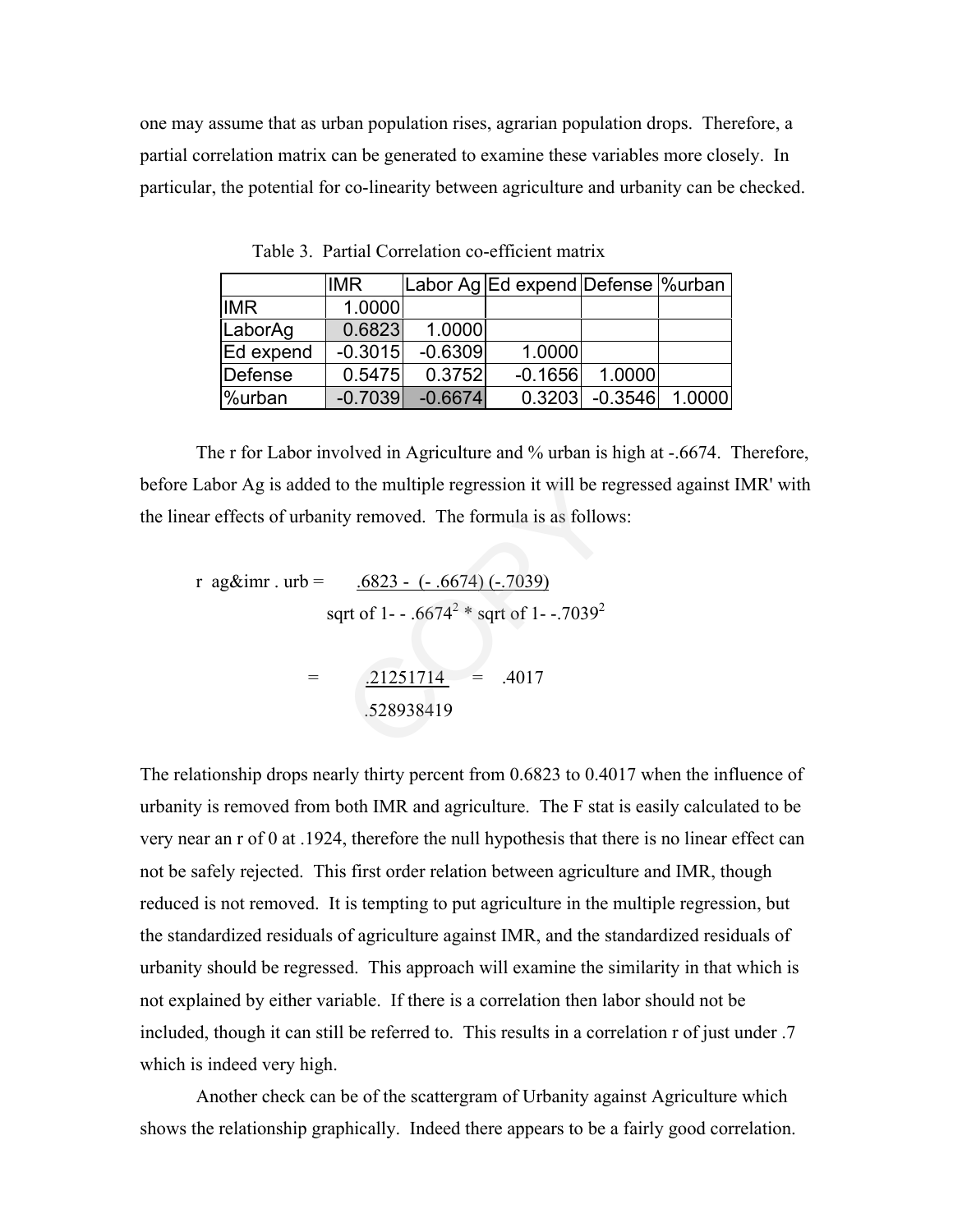

Figure 8. Scattergram of Agricultural labor force against Urban population

But the percentage of people involved in agriculture only explains 44% of the variation the percentage of people living in cities. The notable exceptions are Turkey with  $\sim$ 50% involved in Agriculture and over 70% living in cities while in South Africa 50% live in cities and only 14% are involved in agriculture. This may point to a highly resource based economy, including mining, and fewer people living in cities of over one million. Yet, if we are looking at the difference between resource based and resource manipulation economies, we should consider a variable which more accurately separates these two types of economies. Nonetheless, the labor force involved in agriculture includes those people working in agriculture, hunting, forestry, and fishing and therefore is a very good indicator of resource based economies with of course the notable exception of mining. Therefore for our purposes, it is a good indicator of resource based economies. Labor in Agriculture<br>
le involved in agriculture<br>
ble involved in agriculture only explainting<br>
d over 70% living in cities while in S<br>
volved in agriculture. This may point<br>
mining, and fewer people living in ci

One other approach which may prove helpful when comparing urban population and agrarianism would be to refer to the interaction effect found between urbanity and IMR for low and high levels of defense spending. In this case, agricultural labor force can be regressed against IMR for both low and high levels of defense spending. The slopes found are much closer together: .725 for low, and 1.05 for high military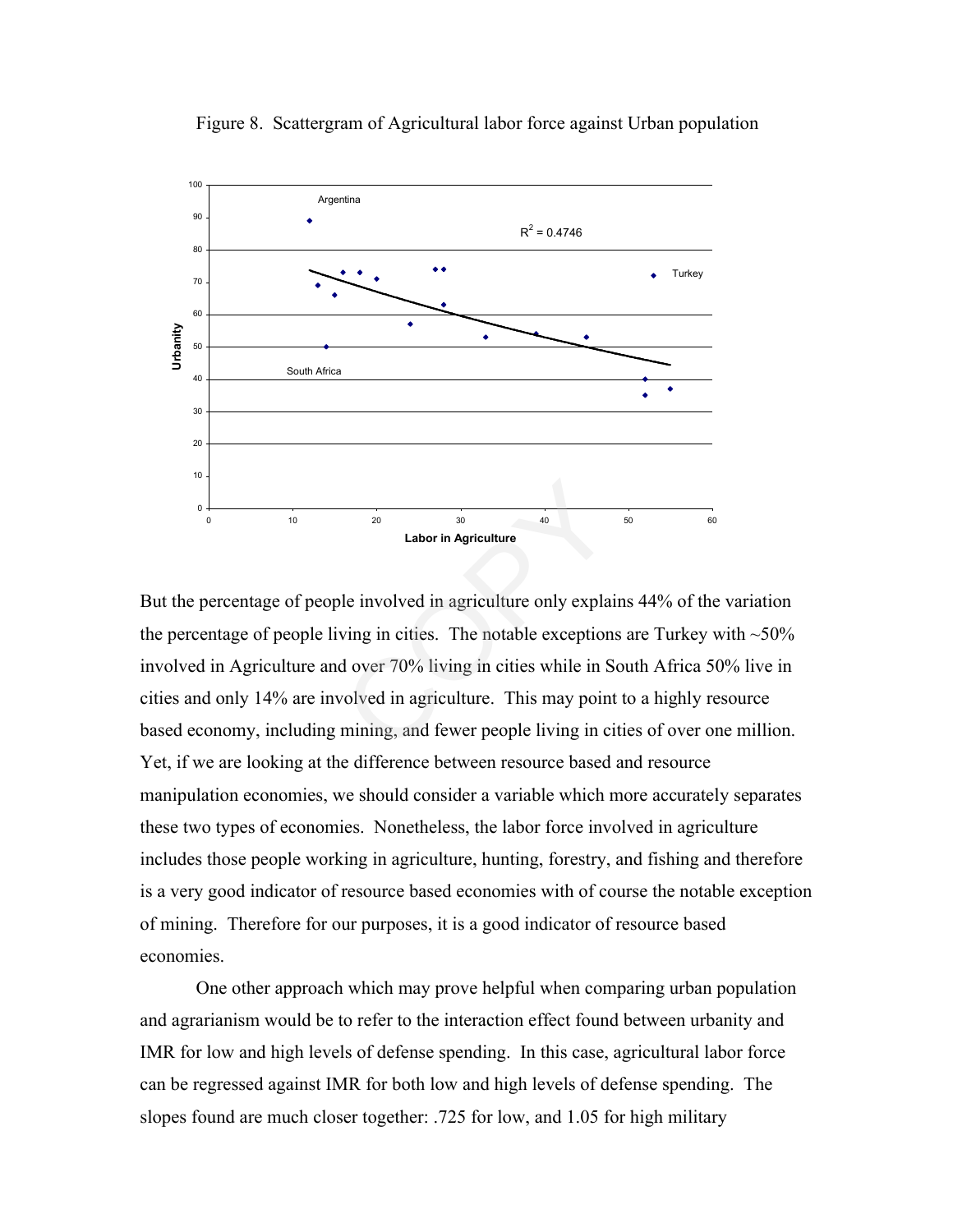expenditures. Therefore, the percentage of the labor force involved in agriculture has similar effects on IMR for both low and high defense spending, whereas, urbanity had very different effects.

Though there does appear to be some co-linearity between urban population and labor force involved in agriculture, these two variables can be put together in a multiple regression to see how they might influence infant mortality rates. As a structurally oriented indicator, this variable looks less at infrastructure and distribution and more at availability of goods and services which can be put towards general welfare and therefore possibly a reduction in infant mortality.

When agriculture is added to the multiple regression (which already includes urbanity, defense spending, and the interaction term) the R2 rises again, this time by nine percent to .76588 from .67544 (see Appendix D). Agriculture receives a t score of 2.241 well above urbanity which has changed from a low negative score of -.555 to a positive .711 (this switch may mean that Agriculture should not be included). The high t score suggests that Agriculture is adding to the explanation of variance in IMR. Urbanity has the lowest beta still since the interaction term seems to have taken most of its effect. The other signs remain the same. An examination of the residuals shows that most have moved closer to the expected though a few have moved very slightly away. Only South Africa has jumped significantly outward, from under one standard deviation to two. South Africa does have a low urban population and low agrarian sector. As well, more effort has been going into education recently. Perhaps this will be picked up with the addition of education expenditures. S44 (see Appendix D). Agriculture r<br>has changed from a low negative scc<br>n that Agriculture should not be inclu<br>s adding to the explanation of varianc<br>he interaction term seems to have tak<br>ne. An examination of the residual

### PART III. ADDING EDUCATION

As the structural component is broadened, so it should be that the choices for the allocation of wealth should also be considered more closely. As we have seen already, an increase in military expenditures does say something about infant mortality. What other choices might a country have for the allocation of wealth? An obvious one is the percent of the GNP put towards education. Here again though, are not defense spending and education spending the same only opposite? Either money is spent on education and books or on the military and guns. It is perhaps useful to remember that at the roots of Canadian history existed this very tension. The English and Dutch traders sold guns to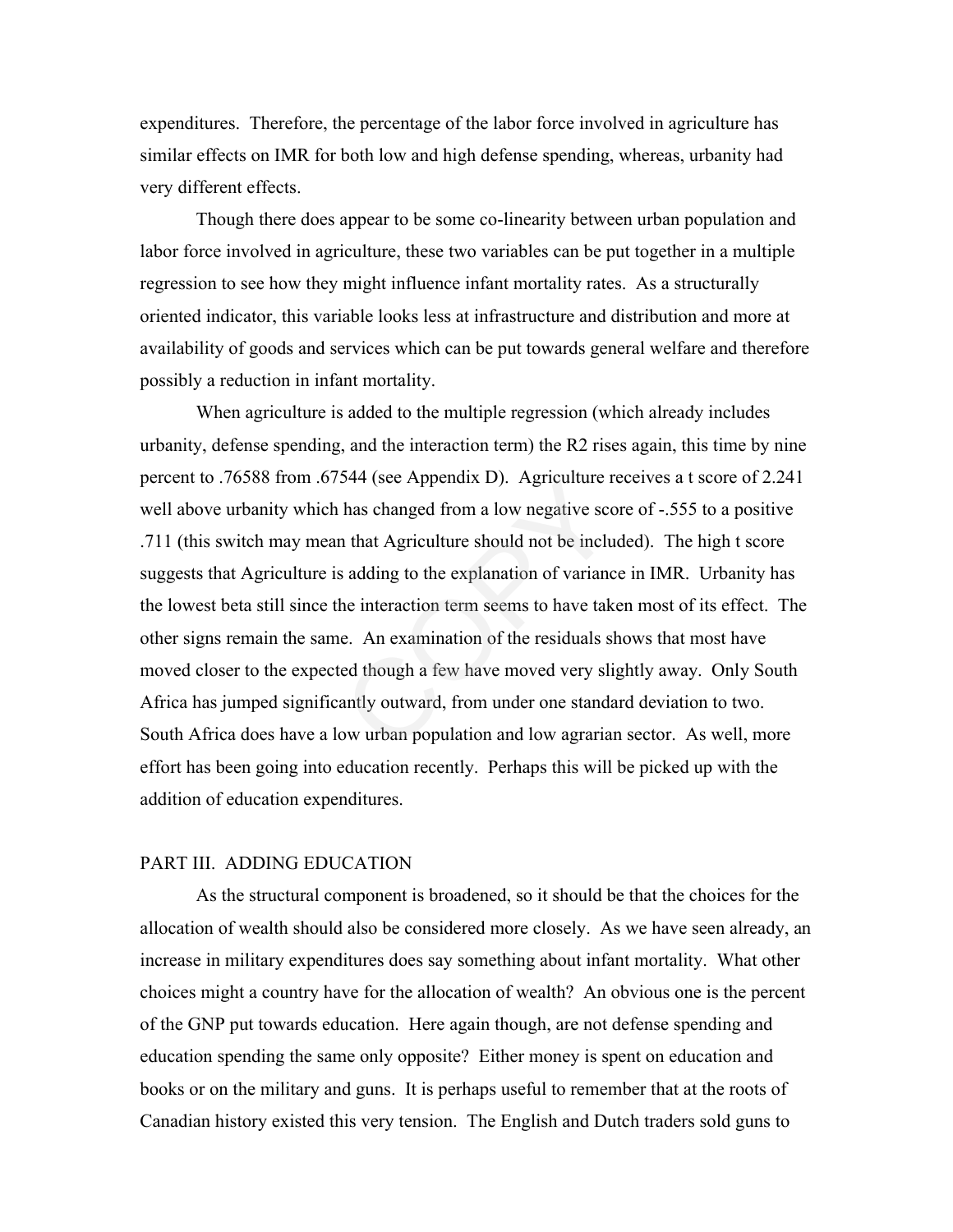the Iroquois (400 shot guns at well below market value) while the French, particularly the Jesuits, would not allow gun or alcohol sales but emphasized education.

In order to check whether resource based economies and education expenditure affect IMR, another exploration of the data is conducted. Again, the new variable can be transformed if necessary and matched pairs can be visually inspected in scattergrams. Once this is done, a regression can be performed and the  $r^2$  calculated. First, the education expenditure data is set against IMR and does not need transformation (this was squared and logged but these did not add to the interpretability) but the correlation of determination r2 is very small at .1139.

Though this is a small relationship another approach can be taken in order to examine the possibility of a dichotomous relationship with defense spending. When used in a scattergram with defense expenditures, an interesting picture emerges (Figure 9). The regression results show that there is very little relationship between the two variables. In fact, only 3 and a quarter percent was accounted for. The slope is very low and it would appear that there is no relationship (the F stat is less then .5). To help draw out some of the information in this graph median lines (dashed ) have been added. Only one country, Morocco, has above median military and education expenditure, though it is very close to the middle of the graph. The majority of the points lay below the median for military expenditures; only four are above. There are equal numbers of points above and below the education median for the countries with low military expenditures; seven and seven. Interestingly, Indonesia and Guatemala have a very high percentage of their labor force involved in agriculture. South Africa and the Ukraine on the other hand have low percentages at 14 an 20 respectively. Therefore, there may be fewer resources available (assuming agrarianism is an indicator of wealth) for any type of expenditure for the countries in the low military and education spending quadrant. A quick look at agriculture in the high military and low education spending quadrant reveals that have a large agricultural sector does not necessarily reduce military expenditures. Turkey has 53%, Pakistan 52%, and Syria 33% of labor involved in agriculture. It would appear that countries with high percentages of labor involved in agricultural do have the opportunity for some expenditures. more expenditures, an interesting picture<br>w that there is very little relationship l<br>and a quarter percent was accounted for<br>there is no relationship (the F stat is les<br>on in this graph median lines (dashed)<br>is above media

When education expenditures is added to the multiple regression, the residual statistics show that the variance in standard deviation has been reduced to between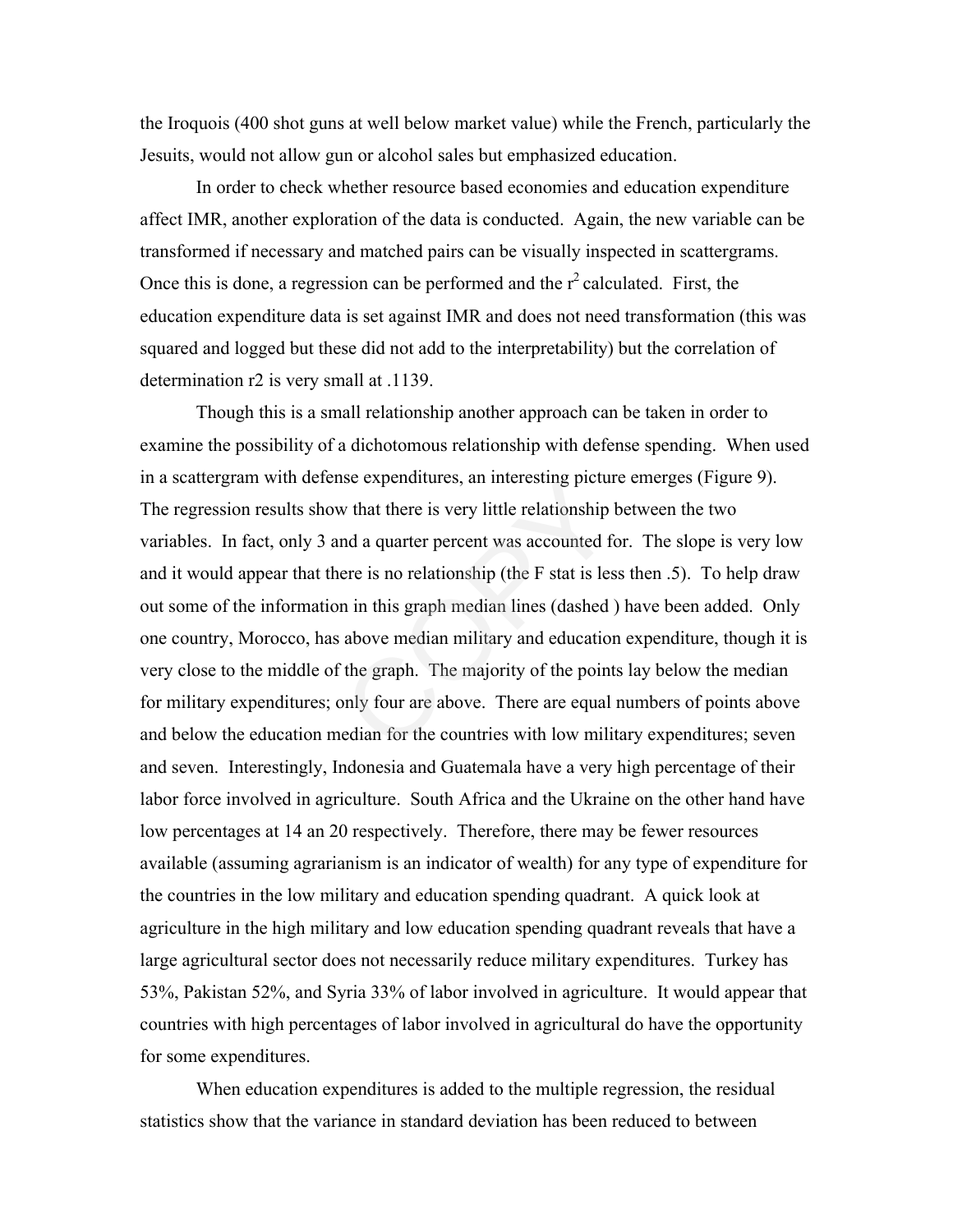-1.8403 to 1.6308 from the spread in the previous equation of -1.6101 to 2.0936 (see Appendix E). But the Standard Deviation itself grows slightly and the R2 only grows by a little over one half percent from .76588 to .77129. In fact, the adjusted R which accounts for the growing number of variables (but does not account for how small education expenditures effects IMR) drops to .676 from .69384. Perhaps the influence of education is spread out over time and space and therefore less of a direct measure then is defense spending. Indeed, South Africa does not move in the casewise plot of the standardized residuals. Nonetheless, other variables which measure increased knowledge and understanding are important to consider. The final equation in this exercise reads:  $Y = 0.222763 \text{ X}1 \text{ (urb)} + 1.71924 \text{ X}2 \text{ (def)} - 1.40146 \text{ X}1X2 \text{ (interaction term)}$  $+$  .497033 X4 (ag)  $+$  .096725 X5 (education) with an R<sup>2</sup> of .77

## PART VI. PROPOSED CAUSAL MODEL

In order to help interpret the results refinements can be made to the orginal model.



Several changes have been made but the original variables have maintained their relationships. The interaction term has been added as well as agriculture and education. The relationships between structure/processes and reason/will exemplify some of the countries examined. A country with high agricultural labor may emphasis education or military activity. For the most part, agriculture has a slight negative relationship with education. Other highly agricultural countries gravitate to military expenditures. There is a very slight negative relationship between education and defense spending, though it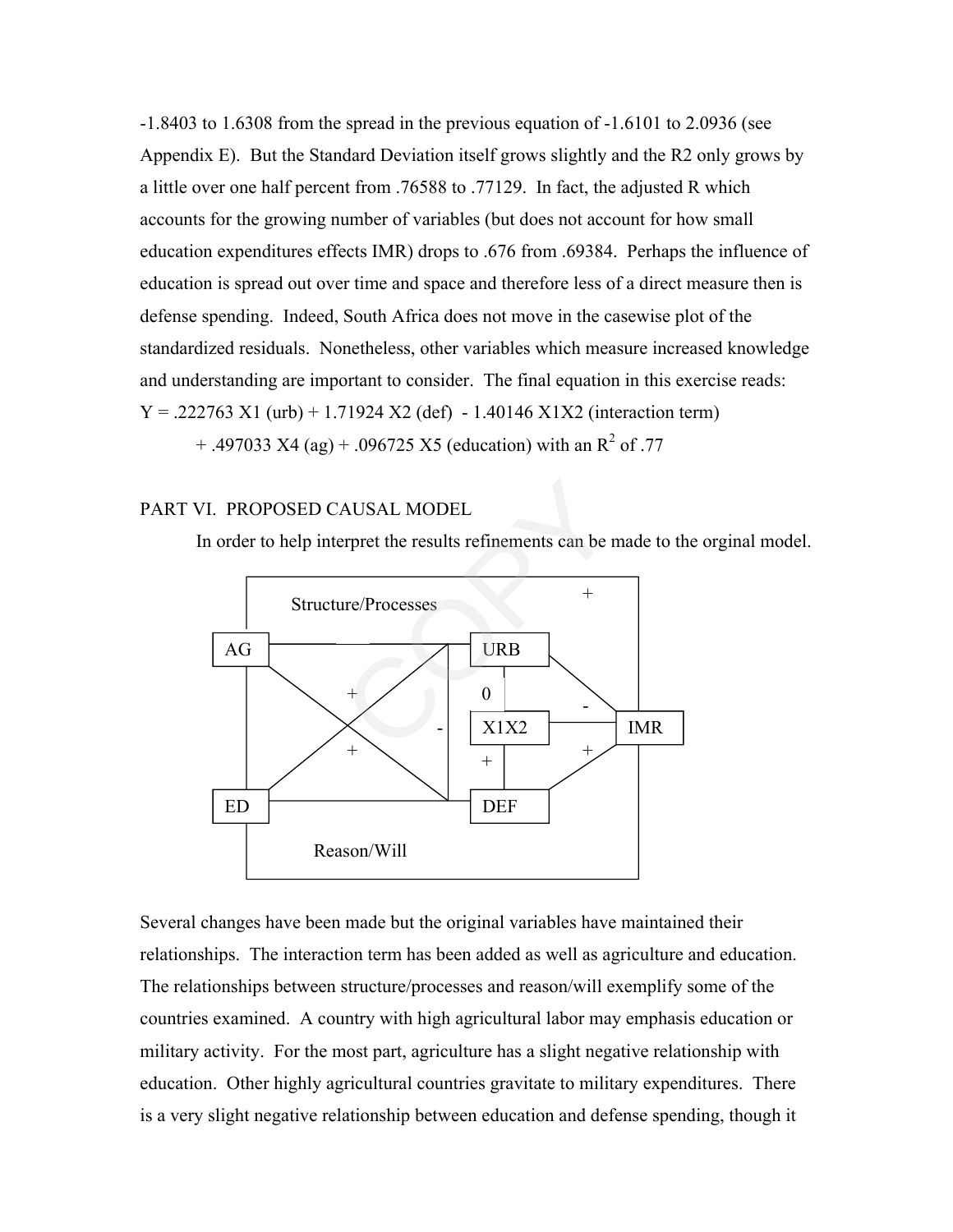is almost non existant. Urbanity and agriculture are strongly negative to the point of legitimate concerns regarding colinearity. Urbanity and defense have an interaction effect creating the multiplicitive term X1X2 which has a large negative relationship with IMR in the multiple regression, but when placed alone against IMR, it has an r of nearly 0. This is true for it's relation with Ag and ED as well. The interaction term also has no relation with urbanity but has a good fit with Defense spending  $(R2=81)$ . Defense has a positive relationship with IMR as does agriculture, though much milder. Education and urbanity have the opposite effect, again much weaker. In the multiple regression equation, the interaction term has a strong negative relationship with IMR, while defense spending has a strong positive effect. The interaction term picks up most of the urbanity variance in relation to IMR. The addition of agriculture reduces the influence of defense and X1X2 slightly. The addition of education drops the adjusted R.

# PART V. REGIONAL CATEGORIES - DUMMY VARIABLES

As the variables were added to the equation, various regions seemed to have similarities to those countries within and differences with those countries without. For example, Middle Eastern countries seemed to have high military expenditures while Eastern European countries had lower infant mortality rates. MATEGORIES - DUMMY VARIABLI<br>
ATEGORIES - DUMMY VARIABLI<br>
ere added to the equation, various reg<br>
ries within and differences with those<br>
countries seemed to have high military<br>
s had lower infant mortality rates.<br>
es for L

| Country         | <b>IMR</b> | Defense | LA | EE. | ME/Naf |  |
|-----------------|------------|---------|----|-----|--------|--|
| Argentina       | 22         | 1.7     |    | 0   | 0      |  |
| <b>Bulgaria</b> | 18         | 2.8     | 0  | 1   | 0      |  |
| Colombia        | 24         | 2.6     | 1  | 0   | 0      |  |
| Guatemala       | 43         | 1.3     |    | 0   | 0      |  |
| Hungary         | 10         | 1.5     | 0  | 1   | 0      |  |
| Indonesia       | 47         | 1.8     | ი  | 0   | 0      |  |
| Latvia          | 15         | 0.9     | 0  | 1   | 0      |  |
| Lithuania       | 10         | 0.5     | 0  |     | 0      |  |
| <b>Mexico</b>   | 31         |         | 1  | 0   | 0      |  |
| Morocco         | 51         | 4.3     | n  | 0   |        |  |
| Pakistan        | 95         | 6.1     | ი  | 0   |        |  |
| Paraguay        | 23         | 1.4     |    | 0   | 0      |  |
| Romania         | 22         | 2.5     | 0  | 1   | 0      |  |
| South Africa    | 48         | 2.2     | n  | ი   | ი      |  |
| Syria           | 31         | 7.2     | ი  | 0   |        |  |

Table 4. Dummy Variables for Latin America (LA) Eastern Europe (EE) and the Middle East and Northern Africa and a reference of Other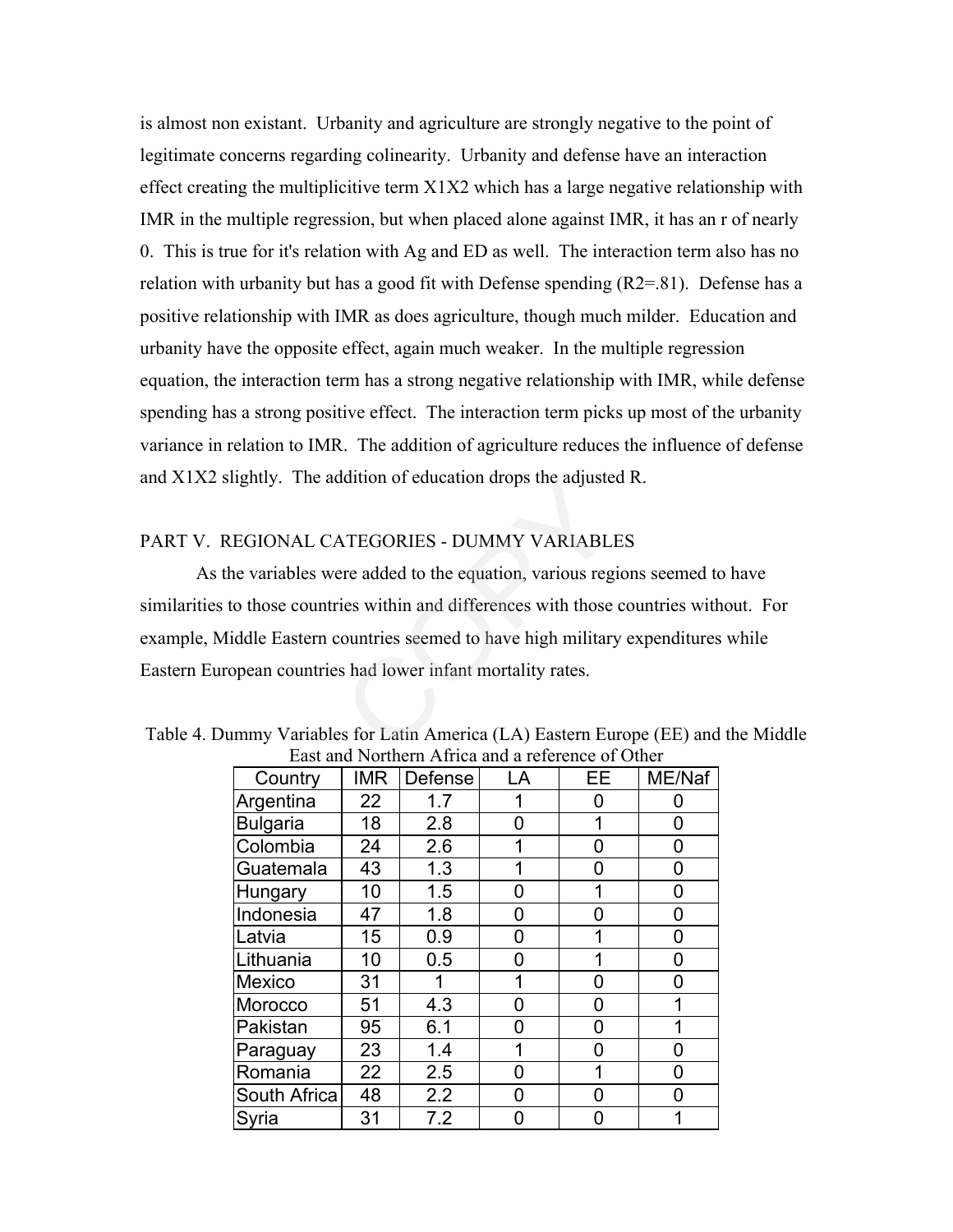| Tunisia | 30 |     |  |  |
|---------|----|-----|--|--|
| Turkey  |    |     |  |  |
| Ukraine | 1⊿ | 2.9 |  |  |

The regions can be categorized using dummy variables and then regressed against IMR first, and then defense. The reference category uses South Africa and Indonesia since neither are close to other countries and both are nearer each other though separated by the Indian ocean ( making this category questionable); nonetheless as test is performed to examine it's possible usefulness. The first multiple regression results in the following equation when referring to the beta scores (see Appendix F):

IMR = -.774069 Eastern Europe -.425527 Latin America +.042778 Middle EastN. Africa t scores of  $-2.604$ ,  $-1.471$ ,  $.148$ and a R of .73228 and a R2 of .53624

The Latin American score lays between 1 and 2 and has a high p value (.1635) and therefore is a border line for significance in effect on IMR. The Middle East/N.Africa has a wide range of results, from Pakistan with high IMR and Syria with relatively low, reducing the t for this region. Nonetheless, the categories seem to offer some information. 2 of .53624<br>
n score lays between 1 and 2 and has<br>
ne for significance in effect on IMR.<br>
ange of results, from Pakistan with hi<br>
e t for this region. Nonetheless, the c<br>
seems to be higher in countries in the<br>
this region

Defense spending seems to be higher in countries in the Middle East/ N. Africa region. The beta value for this region is .7, while Latin America receives -.103 and Eastern Europe has -.04 (see Appendix F). A view of regional information may help further the inquiry into variables influencing IMR.

#### Conclusion

This report has examined infant mortality rates recorded at the national level using world development indicators from the World Bank (1999). An attempt was made to focus on structural and decison making elements regarding the general welfare of differing states. Of particular interest is the direct influence of urbanity and defense spending and the use of the interaction term on IMR in relation to the less tangible influence of knowledge and techniques. Further studies may explore other indicators which may account for these elements. Other considerations may look more closely at why the interaction term has proven so strong. As well, urban population and types of cities should be refined and examined along with rates of urbanization. Perhaps